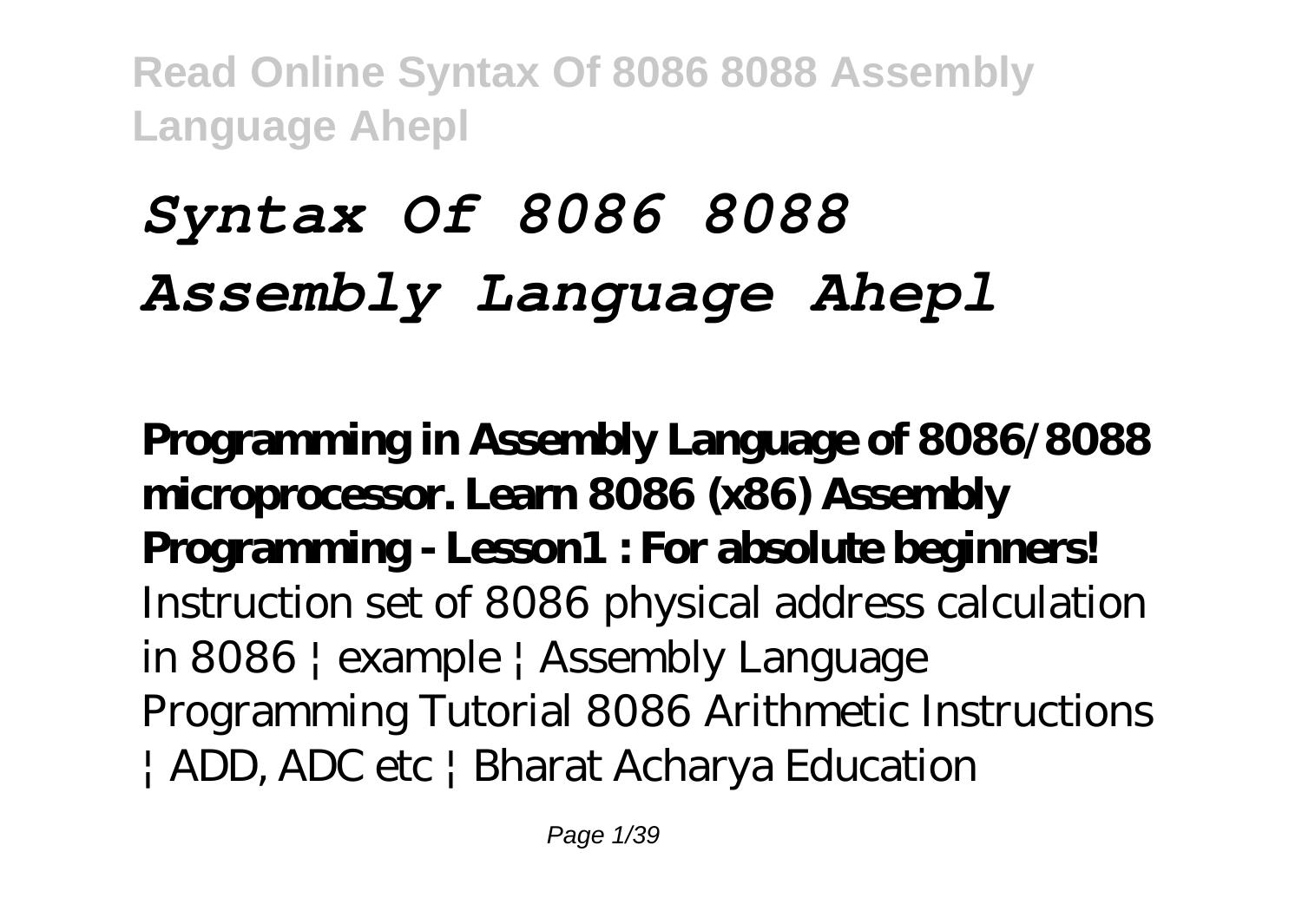Assembler Directives for assembly language programming of 8086 Processor Logic Instructions 8086 Or 8088(**Fransfer**) Data Transfer Instructions in 8086 Microprocessor - Microprocessor Intro to x86 Assembly Language  $(Part 1)$ 

x86 Assembly: Hello World!**Comparing C to machine language** Writing a Function in Assembly: Intel x86 Att Assembly Stack Part 1 Assembly language and machine code - Gary explains! Addressing modes of 8086 Introduction to x86 Assembly (DOS) *x86 Assembly Language - User* Page 2/39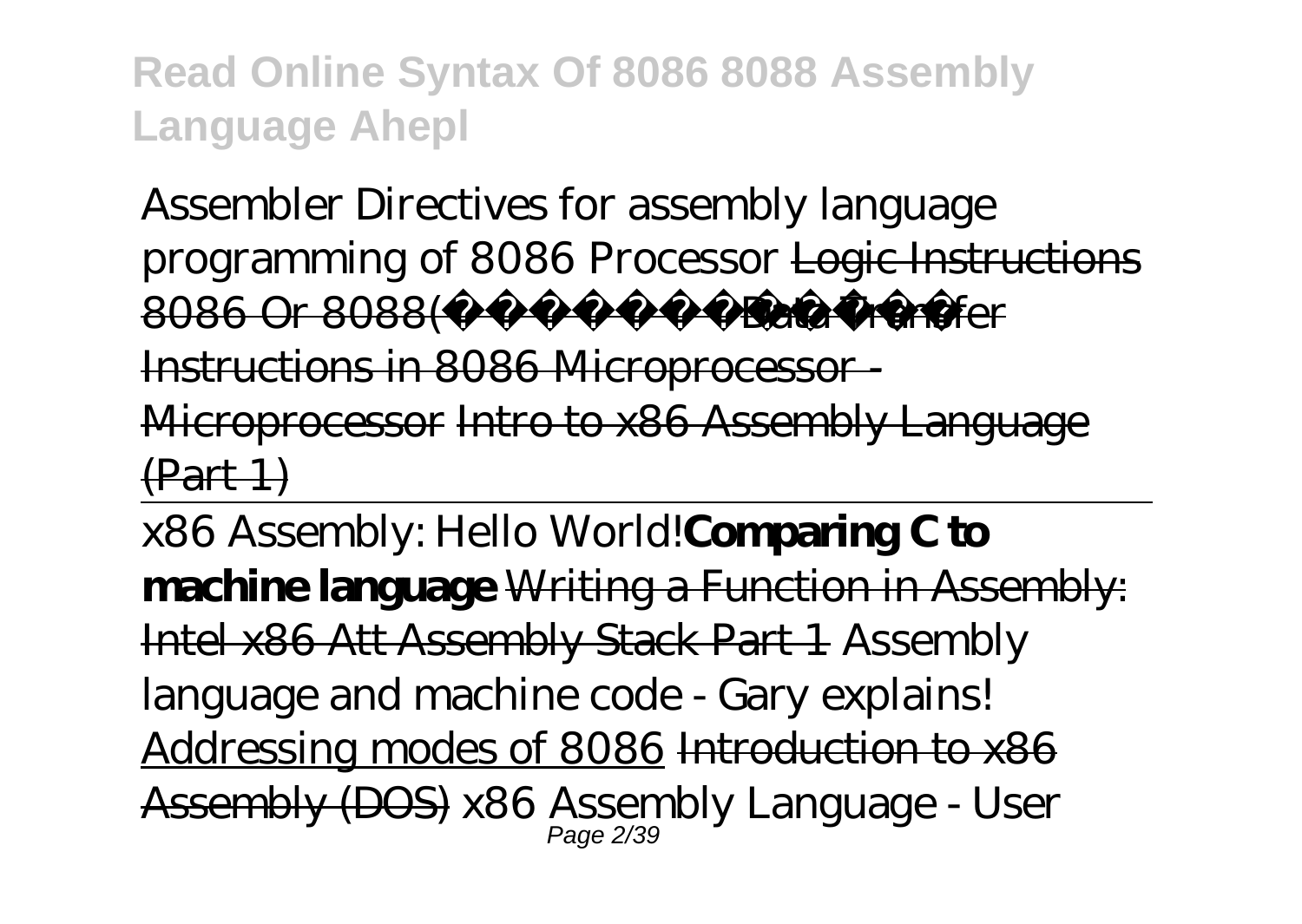*Input and Custom Functions* **x86 Assembly, Video 1: Move operations** *String Reverse 8086* Modern x64 Assembly 1: Beginning Assembly Programming Intro to Stack | Push | Pop in 8086 Assembly Language with examples Assembly to Machine Code Conversion in 8086 (Lecture 17) *INSTRUCTION SET OF 8086/8088 MICROPROCESSOR PART 1 Assembly Language Programming (Lecture 12)* Assembly programming Tutorial Instruction Groups, Intel iPAX 88 Processor Architecture, Intel 8088. 8086 Assembly Language For Beginners || Part 09 || Program Control Flow Instructions in 8086 8086 Page 3/39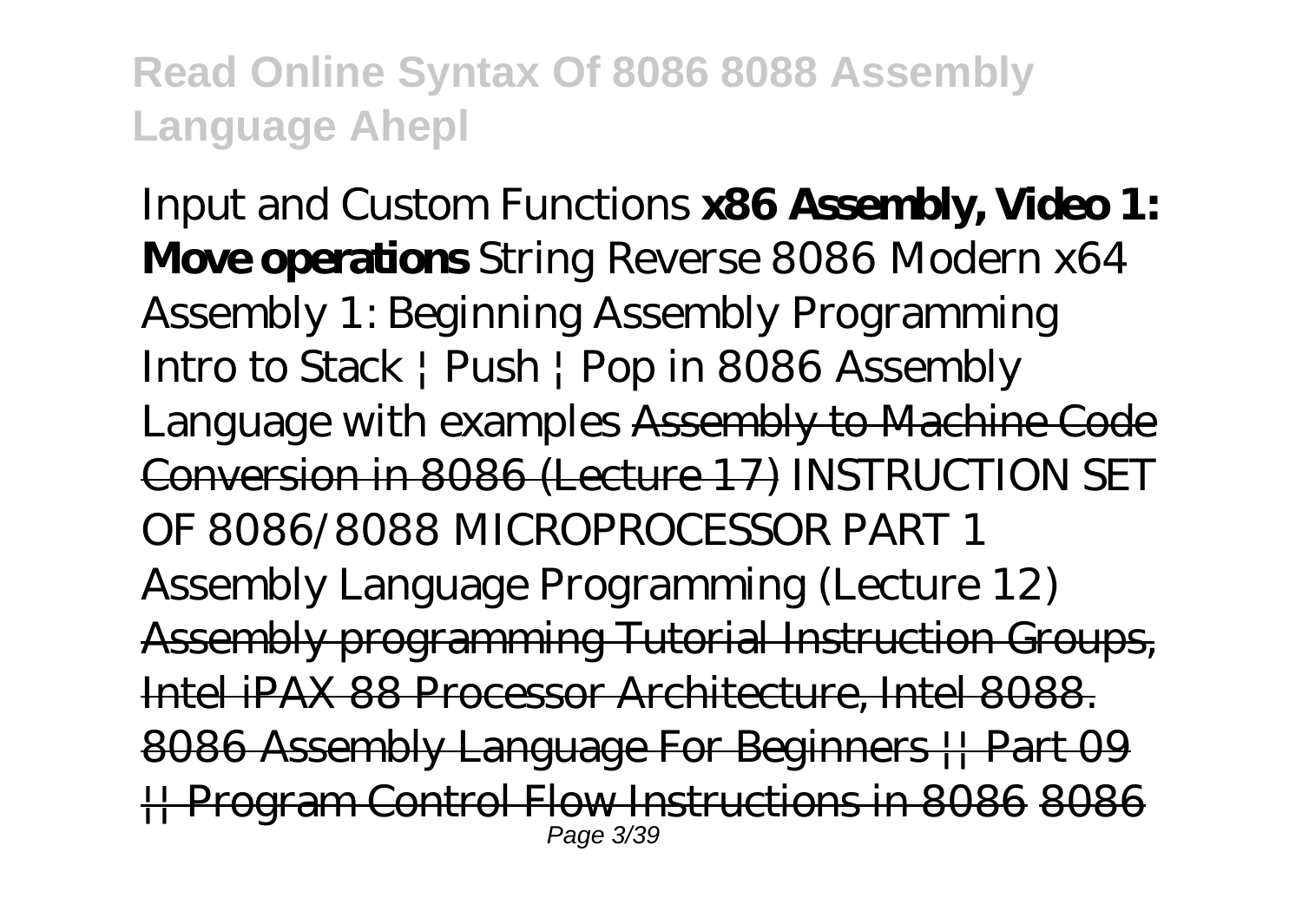### Assembly Language Tutorial For Absolute Beginners || Part 01 - Introduction

Syntax Of 8086 8088 Assembly The 8086/8088 Assembly language has a number of operators. An operator acts on an operand or operands to produce a value at assembly time. Examples are: + , - , \*, / , DUP, and OFFSET. Comments: A semicolon starts a comment. A comment may follow a statement or it may be on a separate line.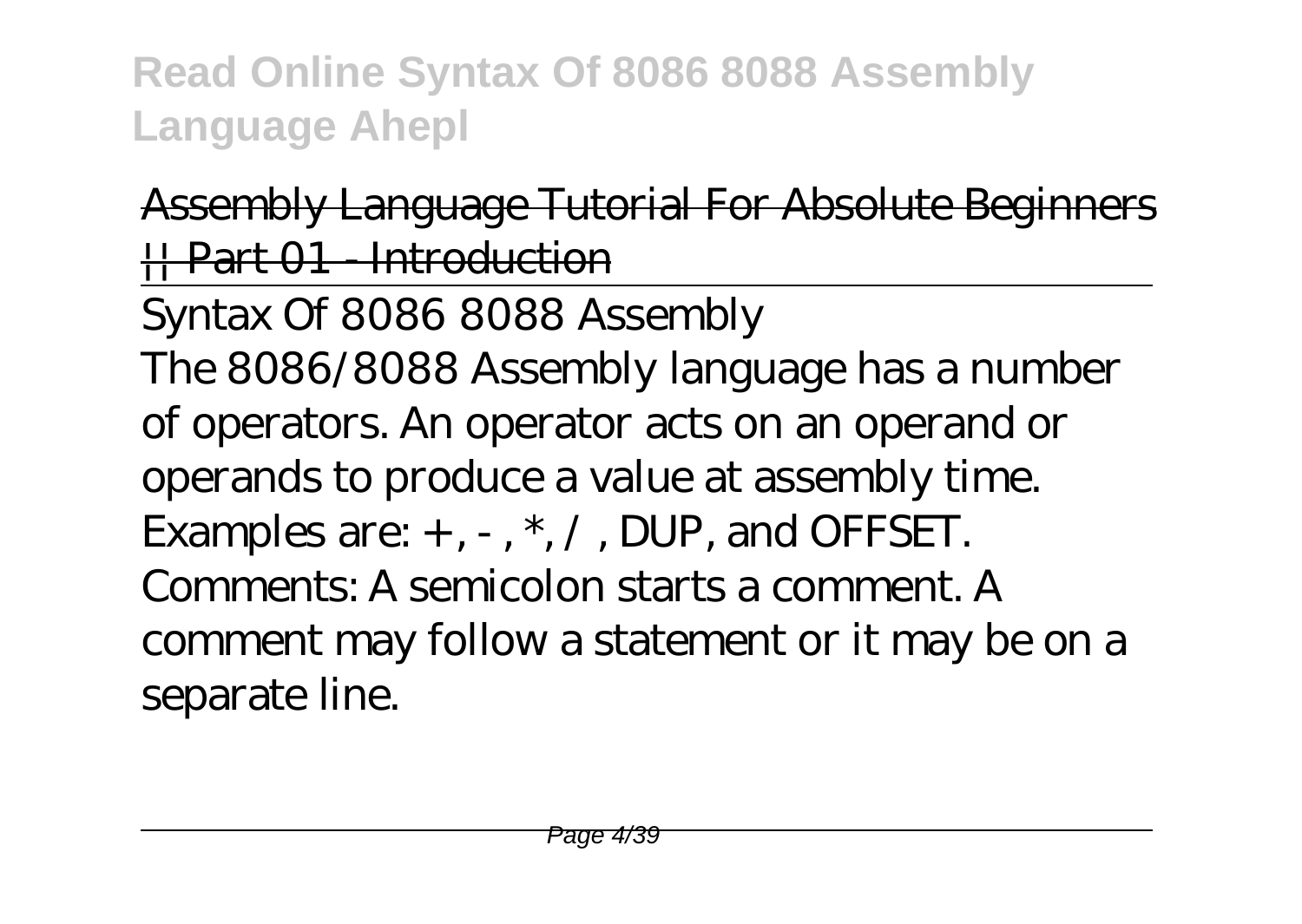SYNTAX OF 8086/8088 ASSEMBLY LANGUAGE Read Free Syntax Of 8086 8088 Assembly Language Ahepl This manual describes the assembly language format, and how to write assembly language programs for the Intel 8080 microprocessor. Detailed information on the operation of specific assemblers is available in the Operator's Manual and Installation Guide for each specific assembler. Rev. B

Syntax Of 8086 8088 Assembly Language Ahepl Page 5/39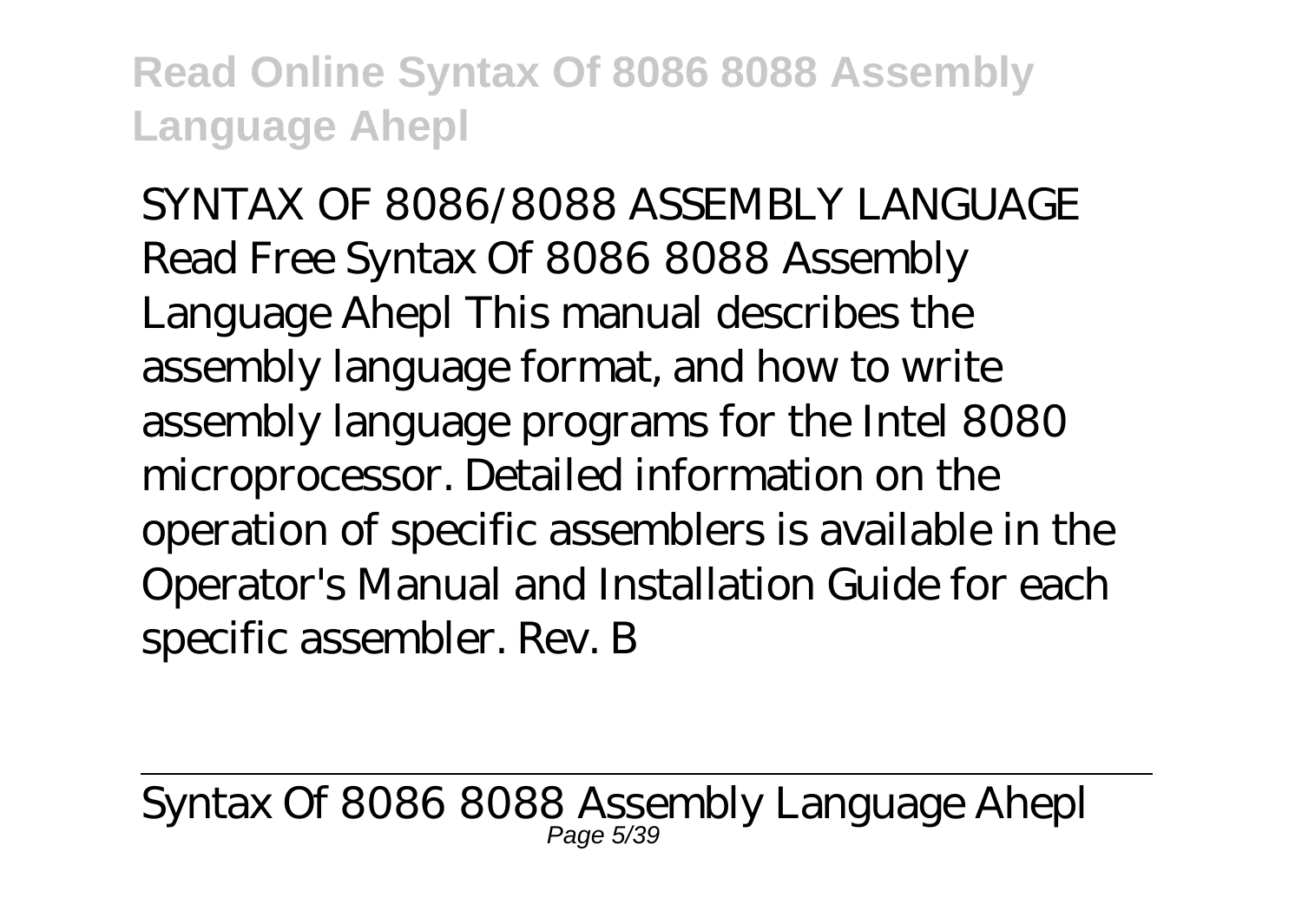We will also provide an assembly program examples of each divide instruction. In this series on 8086 microprocessor tutorials, we previously discussed; 8086 Microprocessor Addressing Modes, 8086 Data Transfer Instructions, 8086 Integer Arithmetic Instructions, 8086 Integer Multiplication Instructions. 8086 Microprocessor Division **Instructions** 

8086 Integer Division Instructions Explained with Assembly ...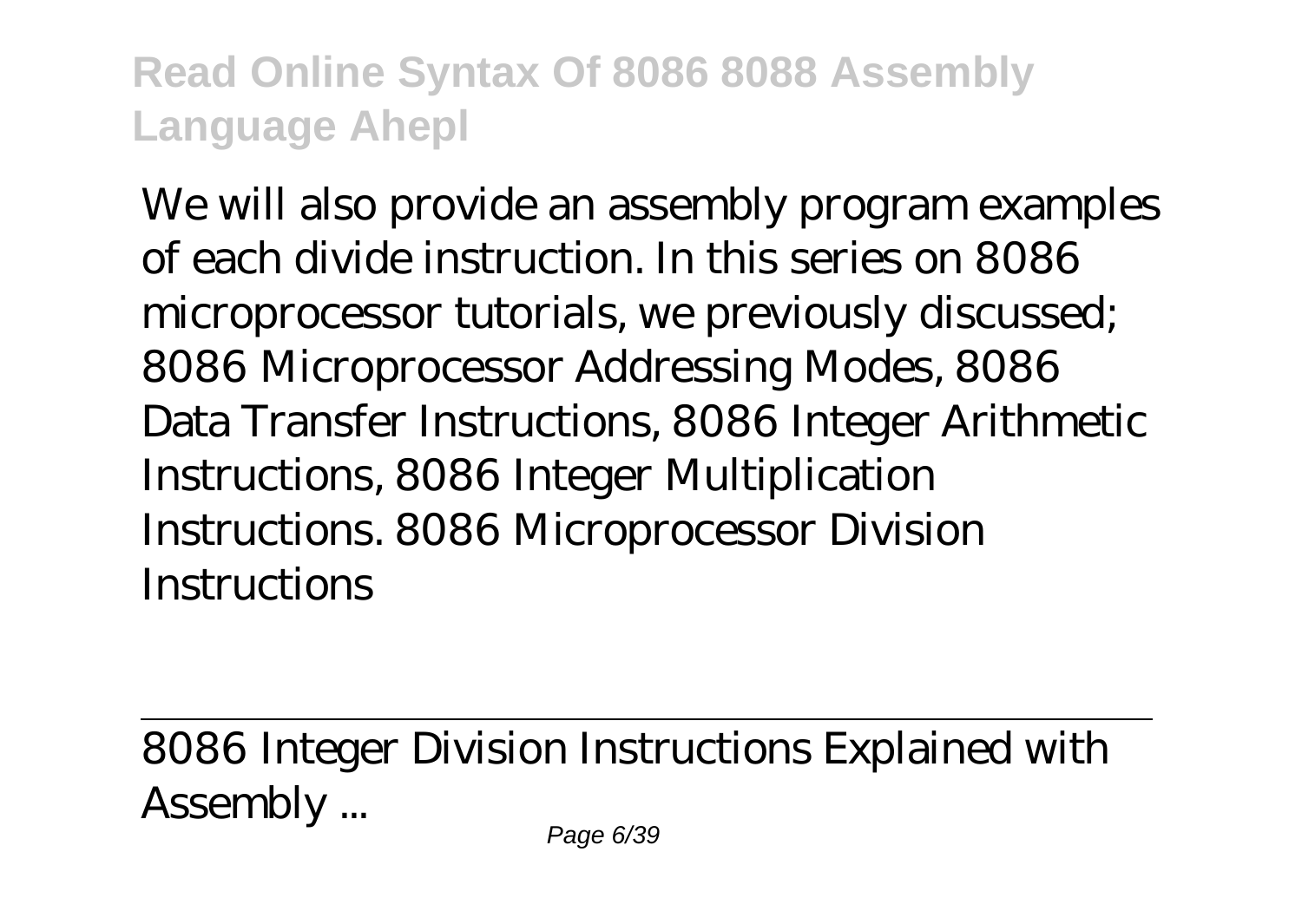This blog is about assembly language programming for 8086/8088 processor. We 'll explain theoretical concepts and share assembly language examples for better understanding. Monday, 13 November 2017.

... Following is an example to access memory locations using si, bx and di registers.

Assembly Language programming for 8086/8088: Arrays ... 8086 Microprocessor Assembly Comparison Example . The code below compares two numbers Page 7/39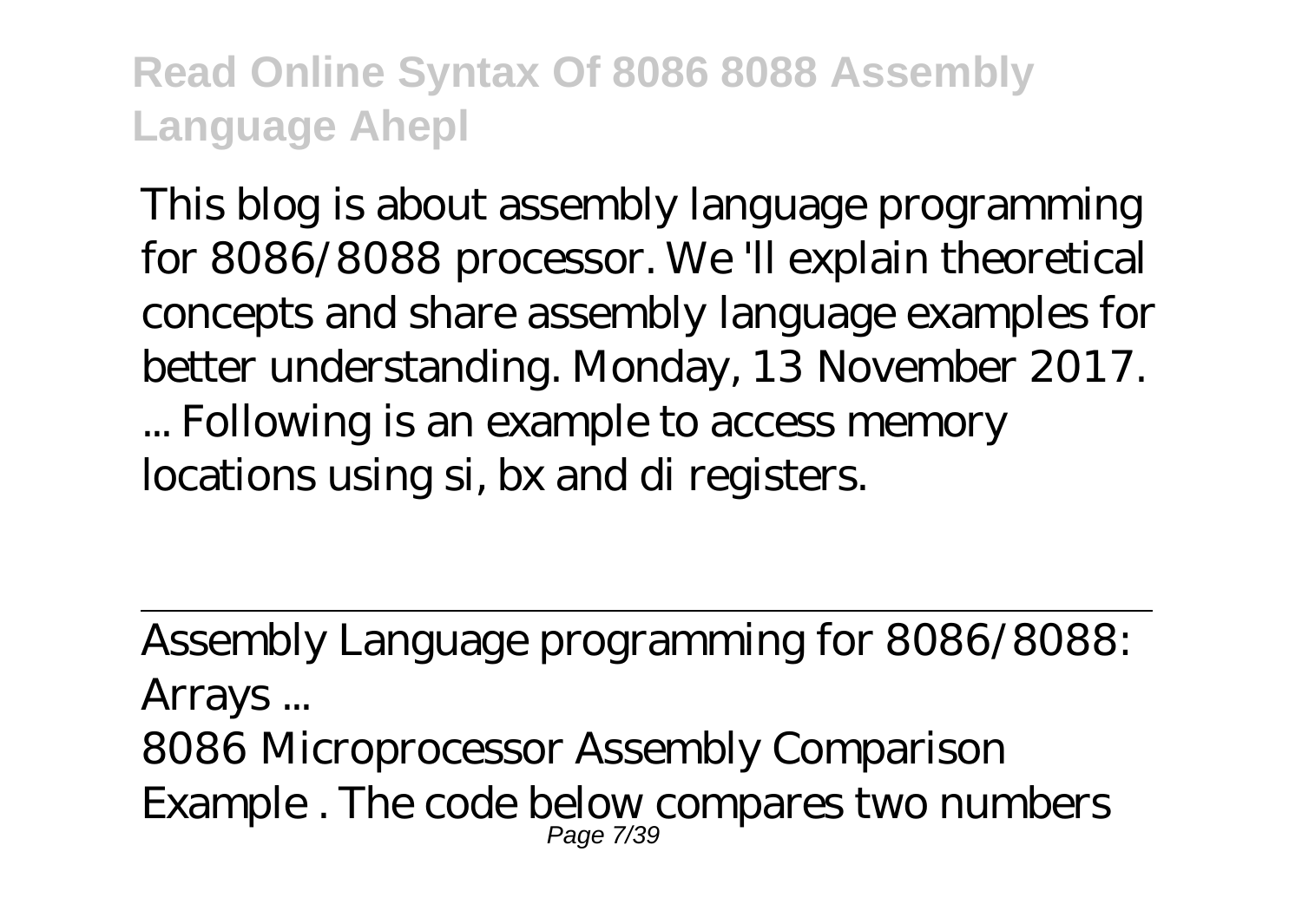and print if number 1 is equal, greater or less than number 2. This code is implemented using three conditional branches which are JE, JB and JA. Assembly Code. JA/JNBE will check the CF and ZF flags. If both are 0, then the IP will jump to the target address.

8086 Conditional Branch Instructions - Assembly Examples Assembly Language programming for 8086/8088 This blog is about assembly language programming Page 8/39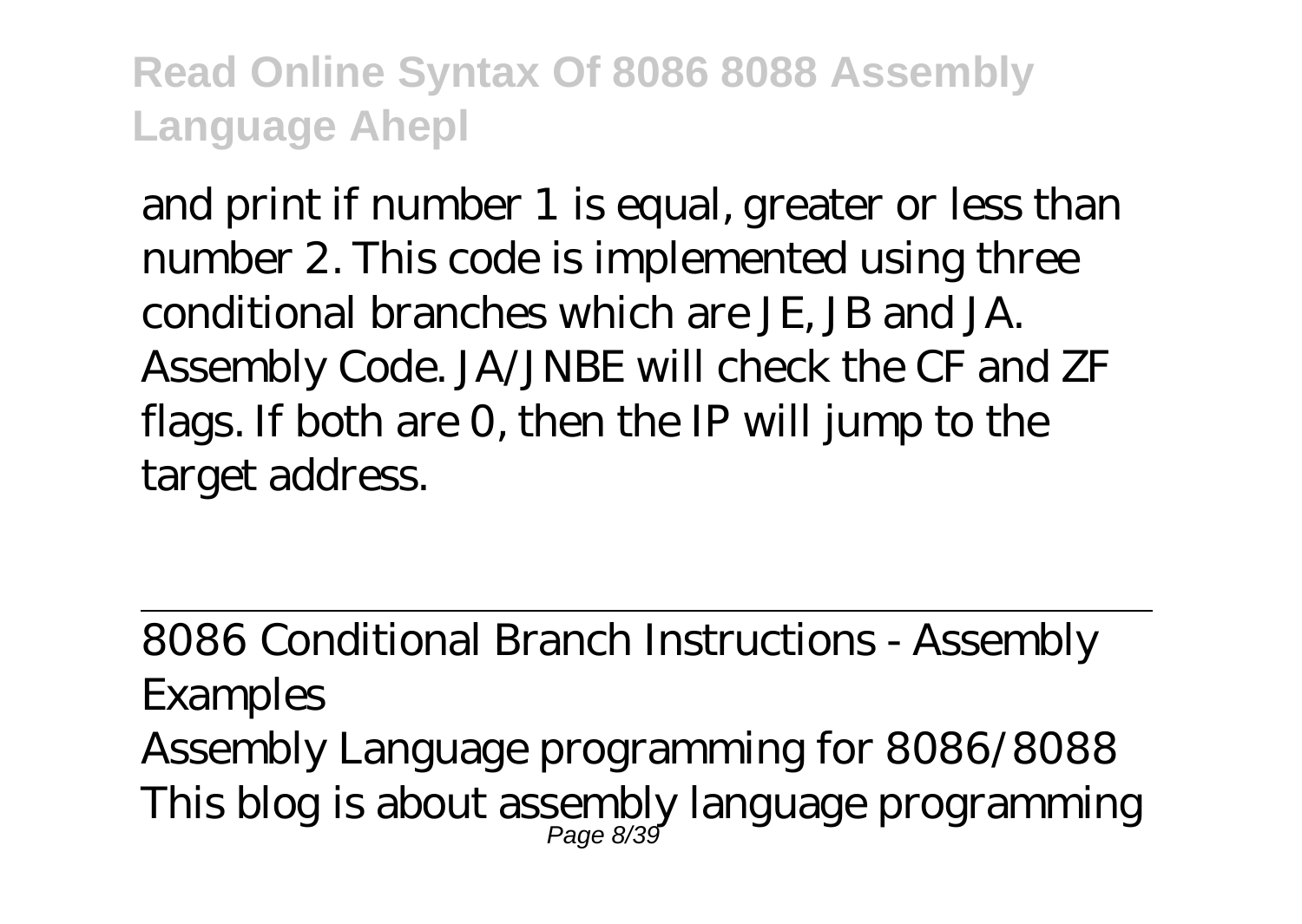for 8086/8088 processor. We 'll explain theoretical concepts and share assembly language examples for better understanding.

Assembly Language programming for 8086/8088: Flag register ...

The assembly level programming 8086 code must be written in upper case letters. The labels must be followed by a colon, for example: label: All labels and symbols must begin with a letter. All comments are typed in lower case. The last line of the program Page 9/39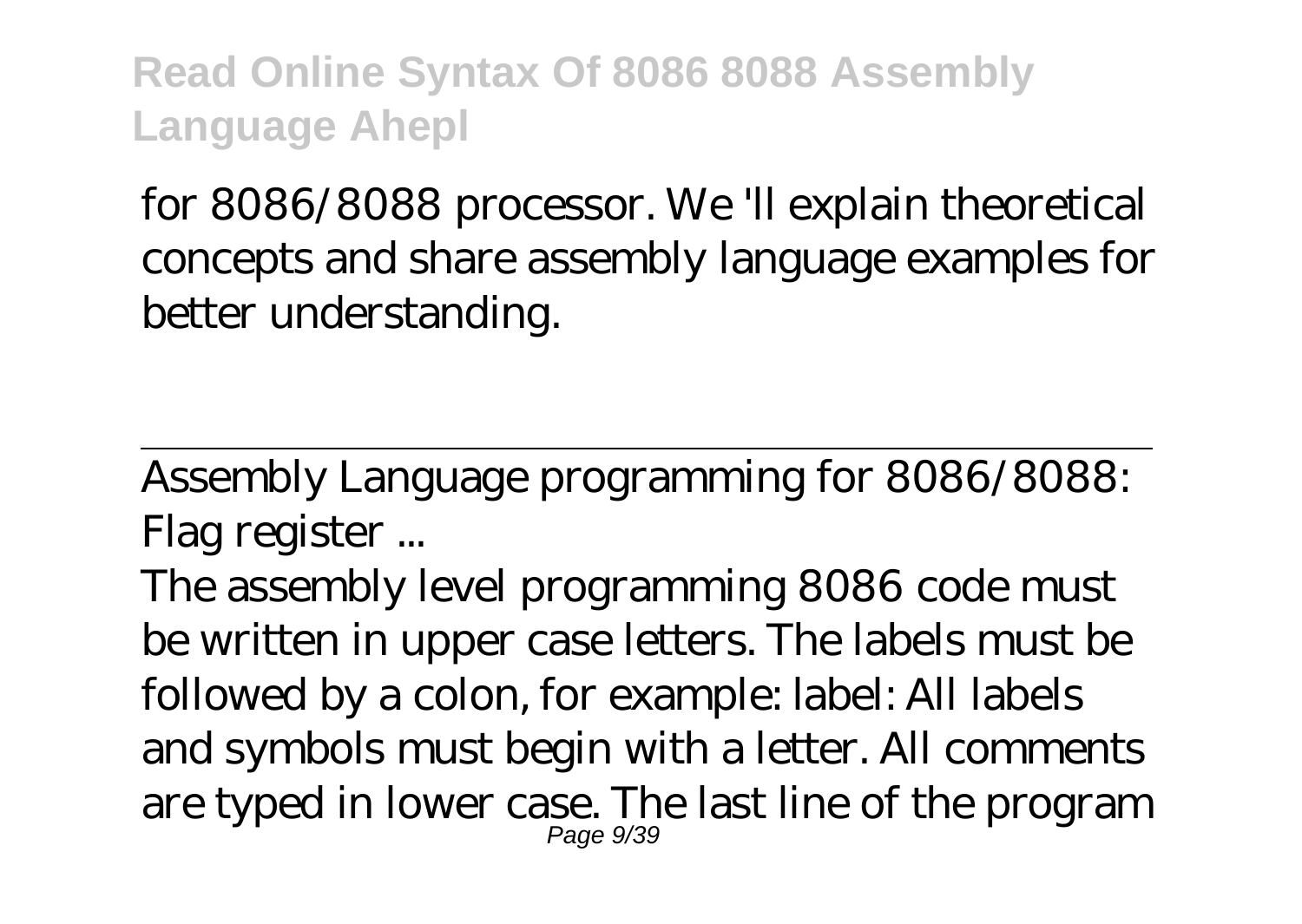#### must be ended with the END directive.

Know Assembly Language Programming of 8086 x86 Assembly Language is a family of backwardcompatible assembly languages, which provide some level of compatibility all the way back to the Intel 8008 introduced in April 1972. x86 assembly languages are used to produce object code for the x86 class of processors. Like all assembly languages, it uses short mnemonics to represent the fundamental instructions that the CPU in a Page 10/39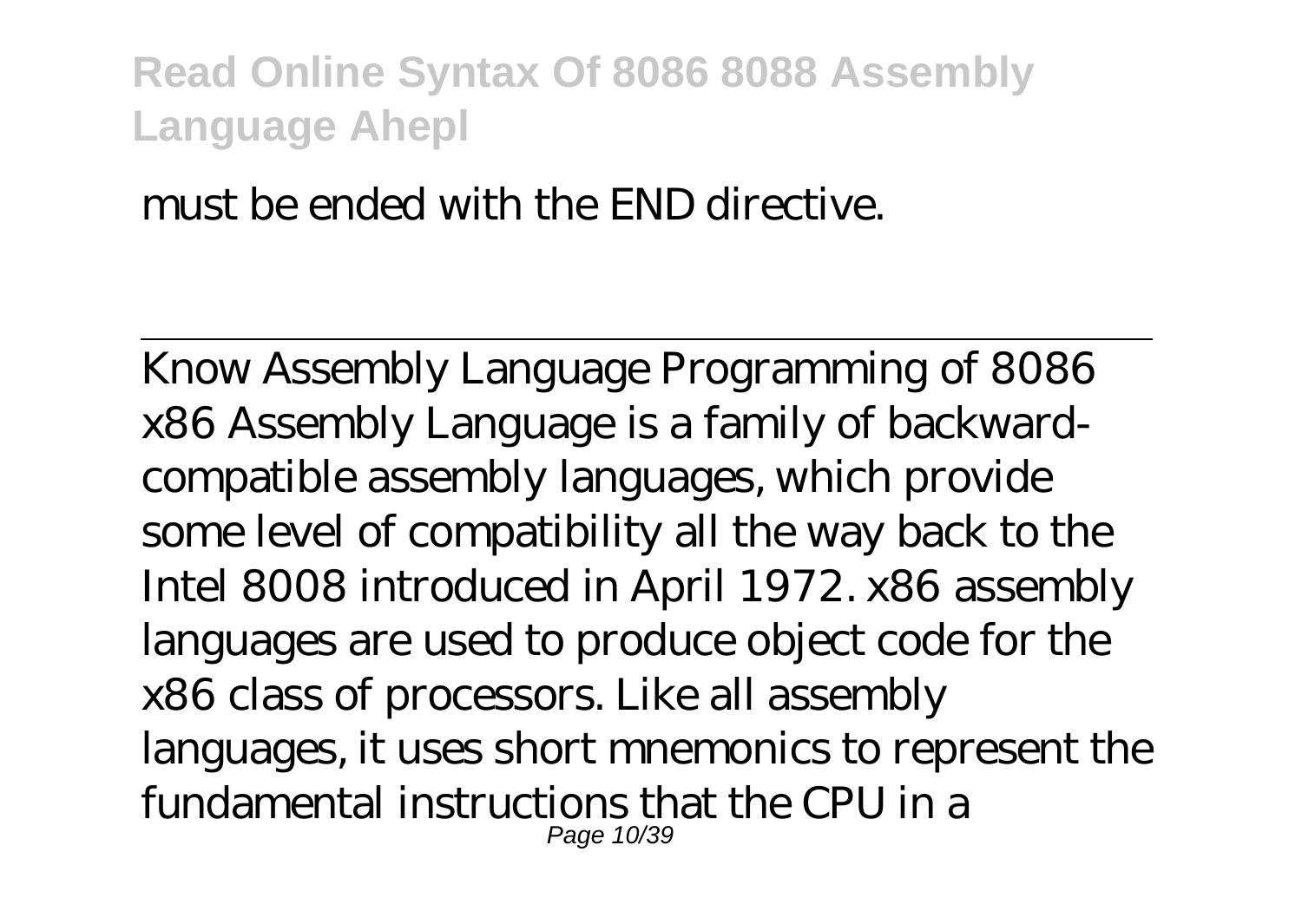computer can understand and follow. Compilers sometimes produce assembly code as an intermediate step when translating

x86 assembly language - Wikipedia Workings of Intel's 8086 & 8088 Microprocessor. Applications for Both Professional & Amateur Alike. Assembly language programming for the IBM Personal Computer , David J. Bradley, 1984, Computers, 340 pages. Teaches Assembly Language Programs for the IBM-PC as well as the Principles of Page 11/39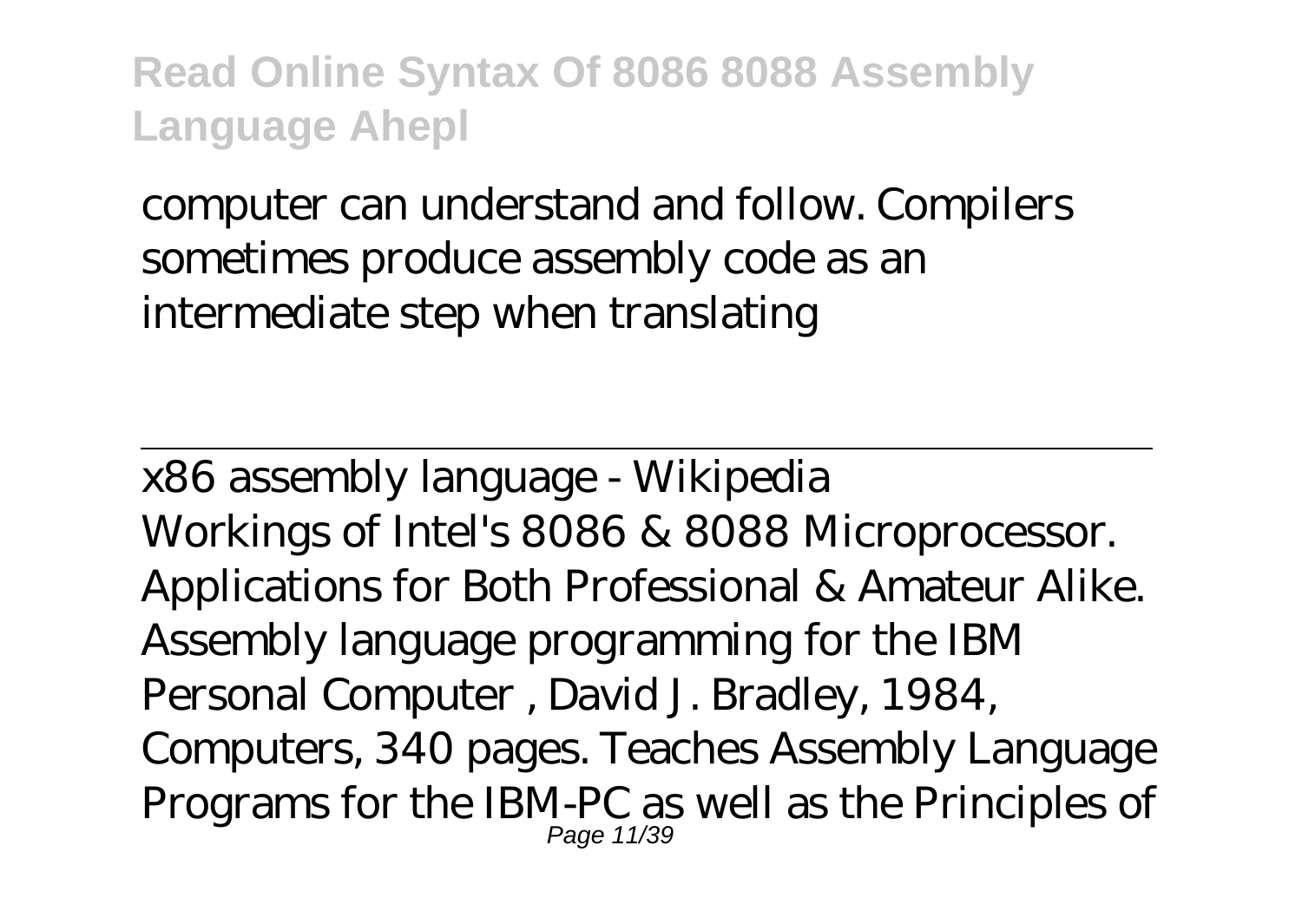### Computer Operations.

IBM PC/8088 Assembly Language Programming, 1985, 433 pages ...

Access Free Syntax Of 8086 8088 Assembly Language Ahepl Syntax Of 8086 8088 Assembly Language Ahepl. stamp album lovers, past you craving a supplementary scrap book to read, locate the syntax of 8086 8088 assembly language ahepl here. Never distress not to find what you need. Is the PDF your needed photograph album now? Page 12/39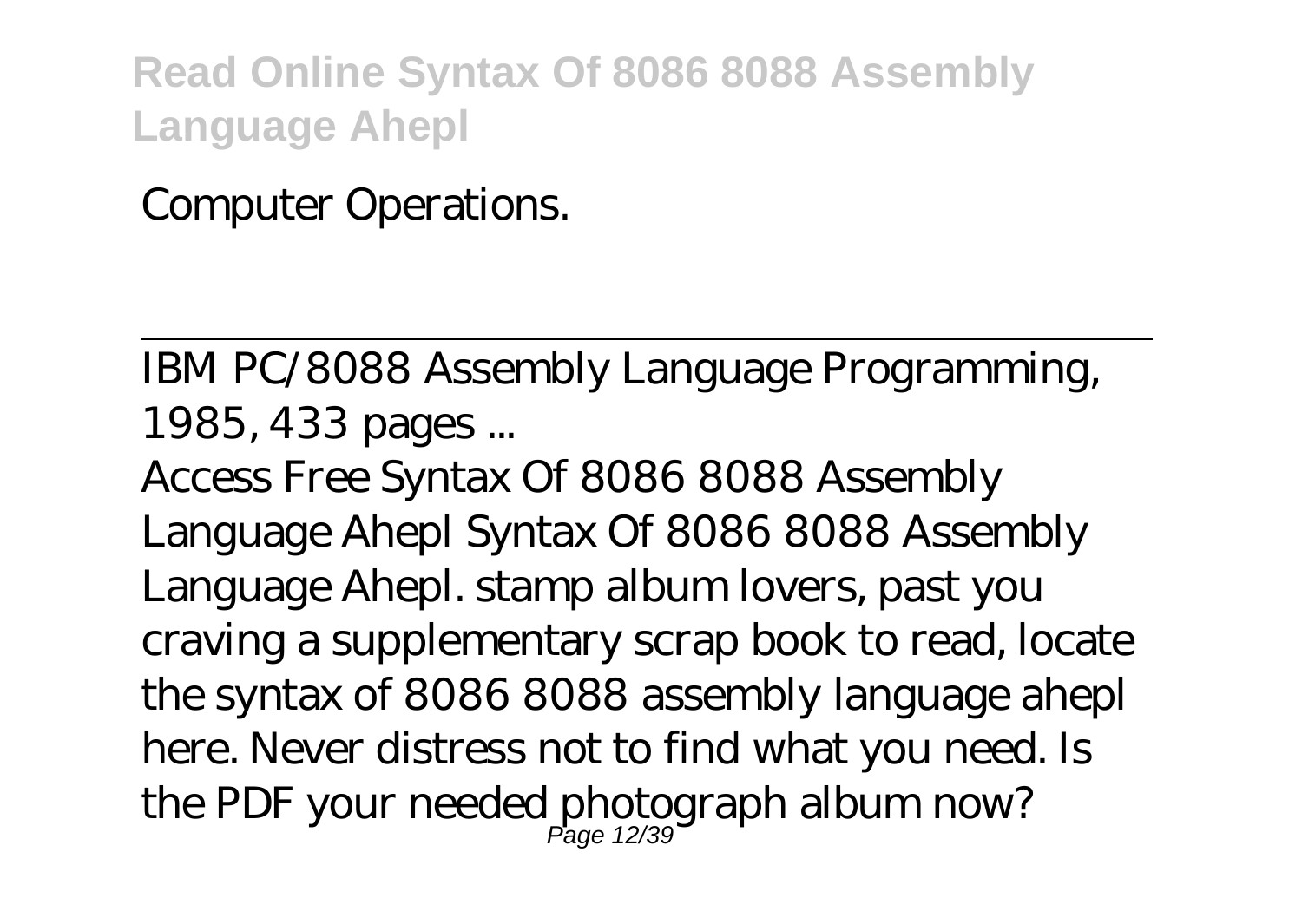Syntax Of 8086 8088 Assembly Language Ahepl JUNE 12TH, 2018 - README MD ASSEMBLY LANGUAGE PROGRAMMING ASSEMBLY LANGUAGE PROGRAMMING EXAMPLE 8086 ASSEMBLY BASIC CODES 3 / 8. SOME PROBLEM SOLVING WITH ASSEMBLY''Introduction to 8088 Assembly Language June 14th, 2018 - Introduction to Microprocessors For example the C so it would be helpful for you to be introduced to the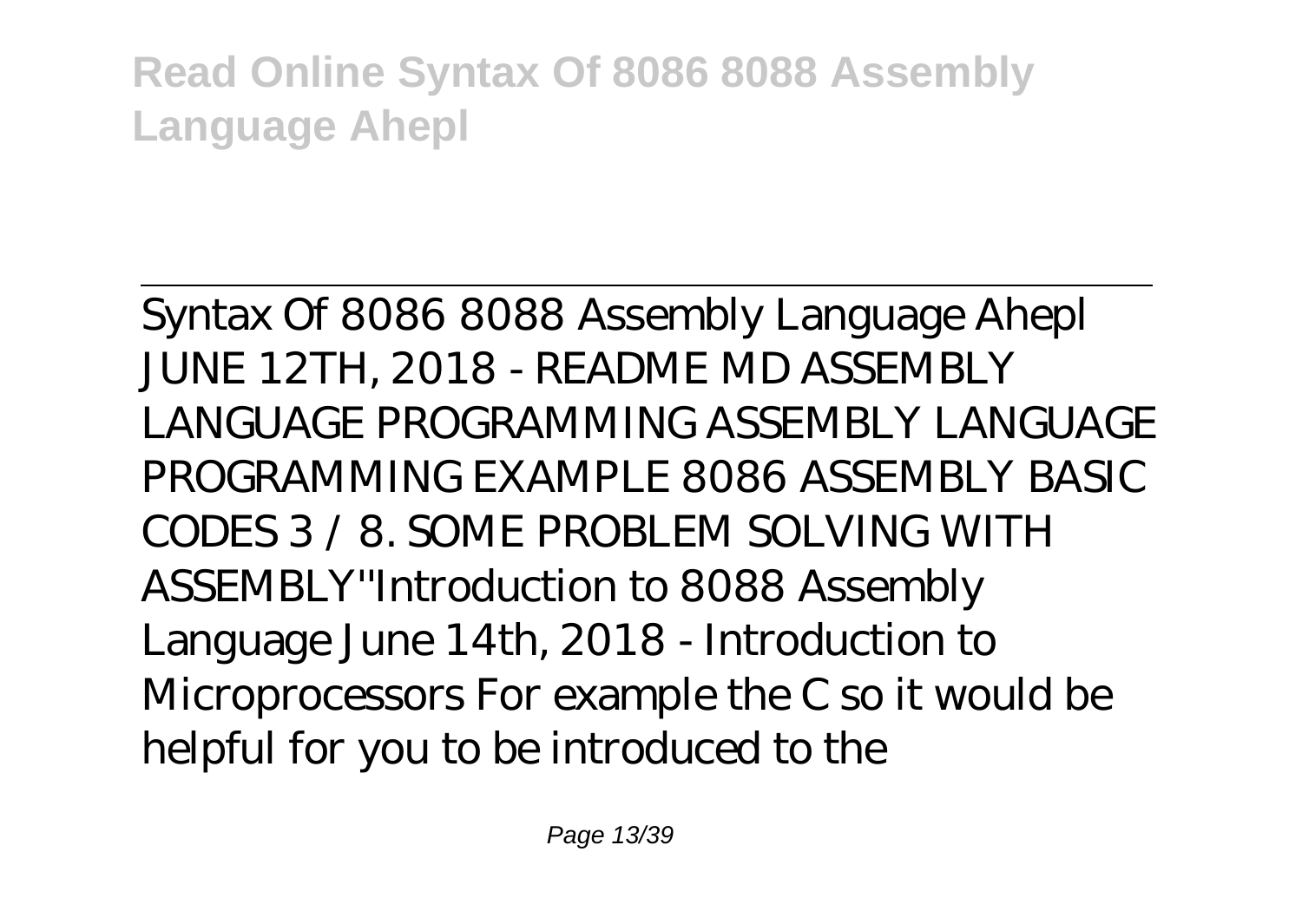Assembly Language Programming 8086 Examples There is only support for 8086/8088 processors, and only are implemented the following directives: %ifdef %ifndef %if %else %endif %include incline times use16 cpu 8086 equ db dw The following operators are implemented: | Binary OR ^ Binary XOR & Binary AND << Shift to left >> Shift to right + Addition - Subtraction \* Multiplication / Division (unsigned 16-bit) % Modulo operator (expr) Parenthesis - Unary negation The following numbers are implemented: 0b0000\_0100 Binary, Page 14/39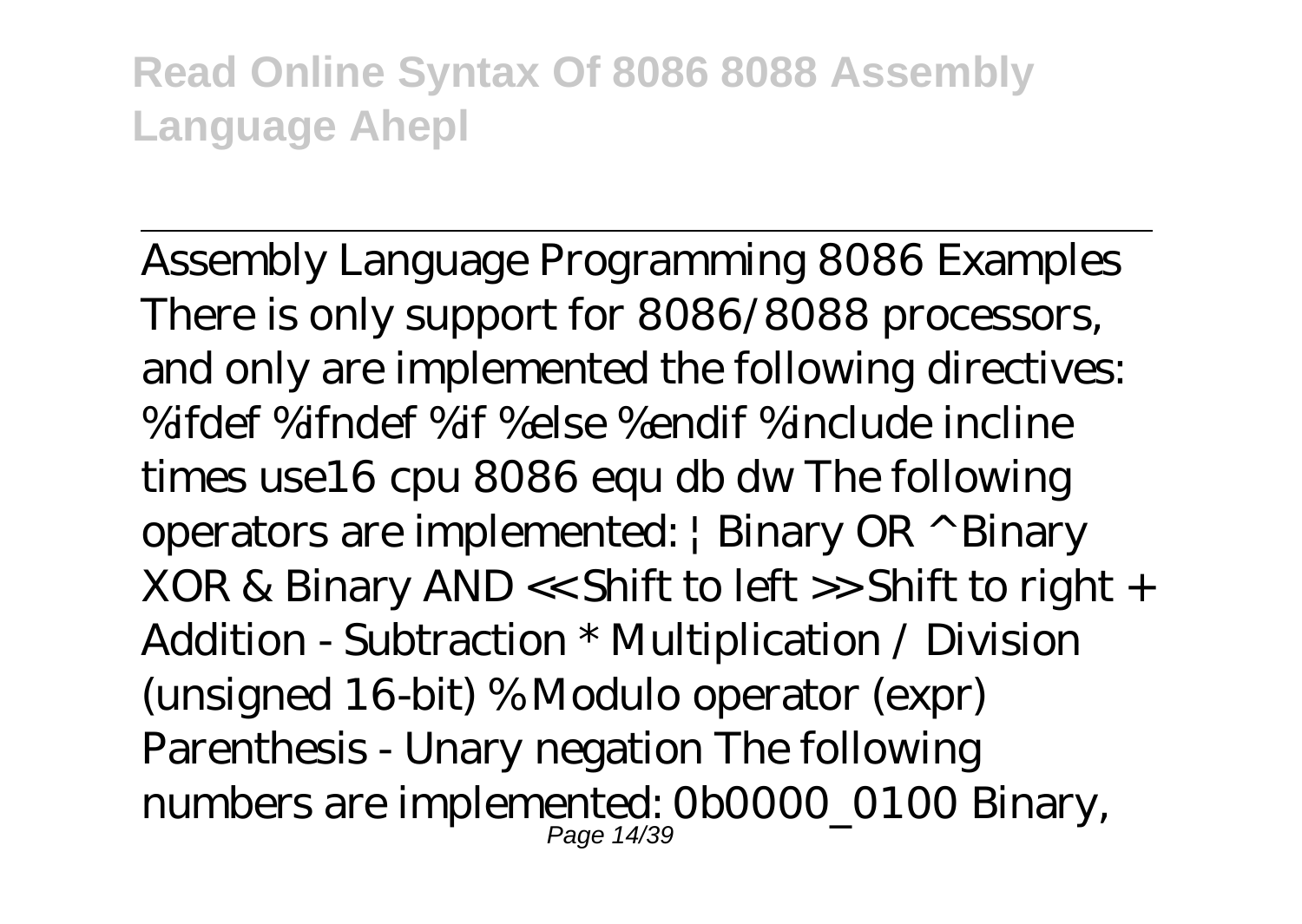you can use ...

GitHub - nanochess/tinyasm: Tiny assembler for 8086/8088 ... Microprocessor - 8086 Instruction Sets. Advertisements. Previous Page. Next Page . The

8086 microprocessor supports 8 types of instructions − ...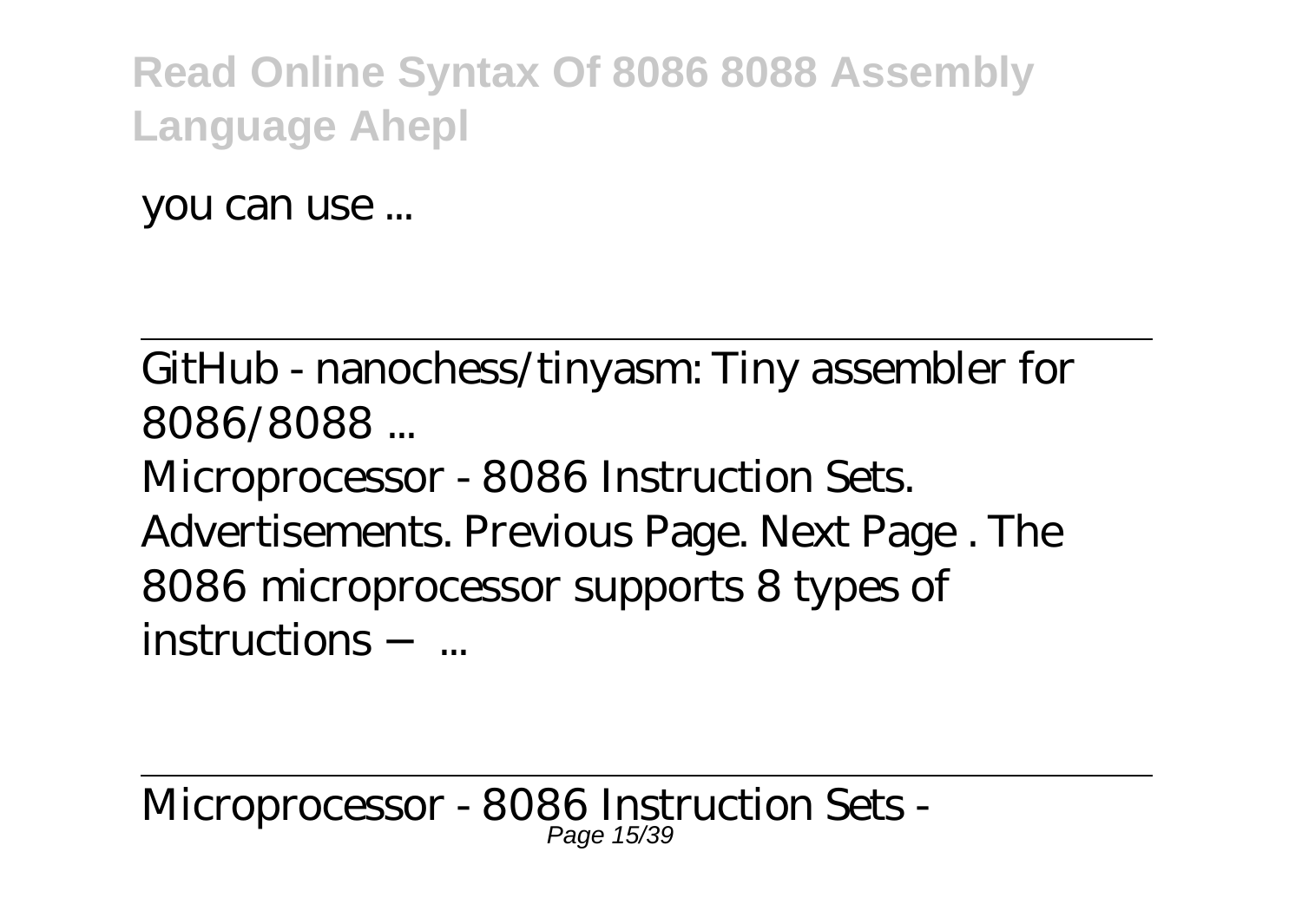#### **Tutorialspoint**

Rotate Instruction in 8086 with example; String Instruction in 8086; Modular Programming in 8086 Microprocessor; Interrupt Structure of 8086; 8086 Interrupt Types; Interrupt Priority in 8086; 8086 Microprocessor Pin Diagram and 8088 Pin Diagram; Minimum Mode Configuration of 8086; Maximum Mode Configuration of 8086; Memory Addressing Modes of 8086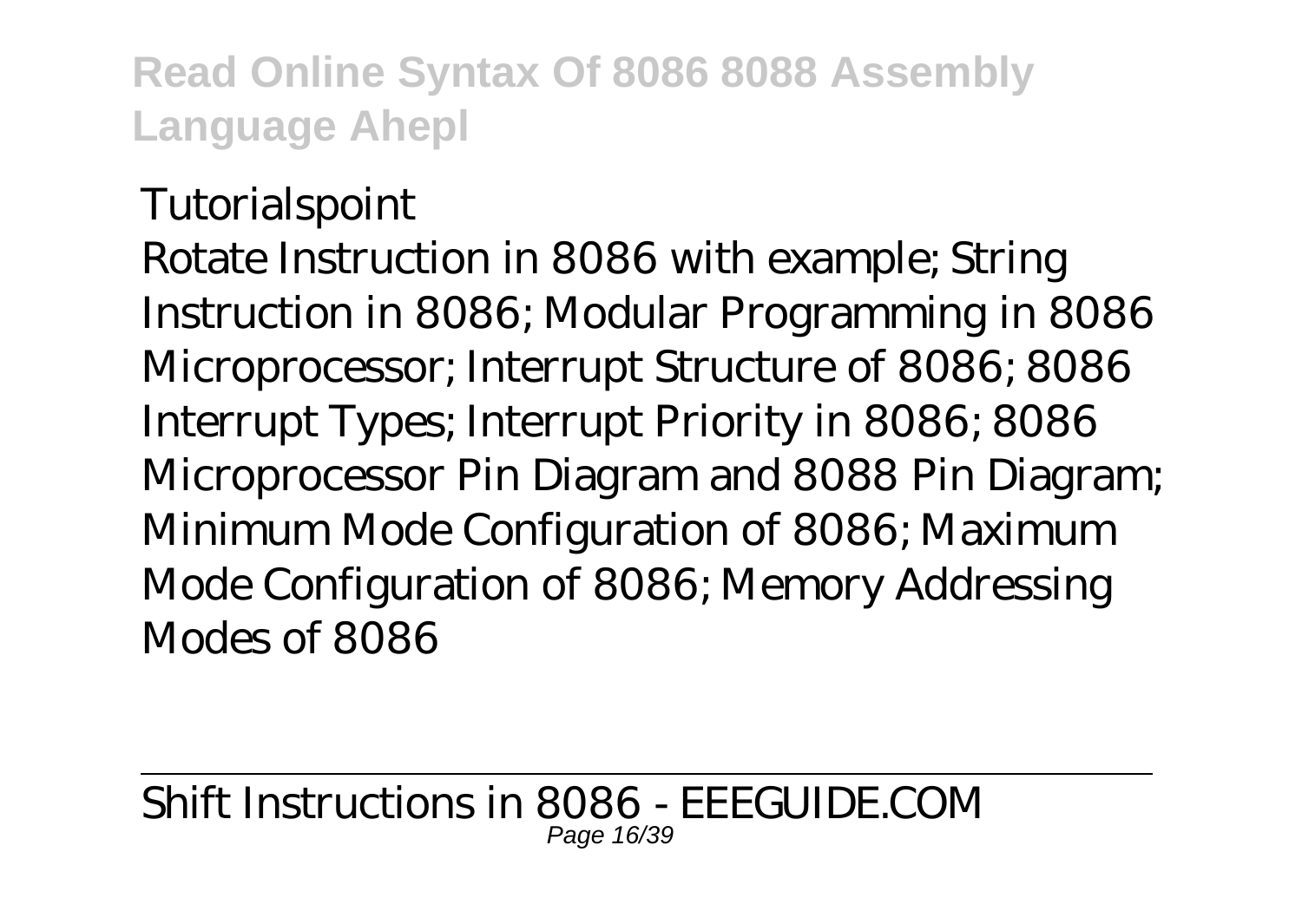Simplified block diagram over Intel 8088 (a variant of 8086); 1=main registers; 2=segment registers and IP; 3=address adder; 4=internal address bus; 5=instruction queue; 6=control unit (very simplified!); 7=bus interface; 8=internal databus; 9=ALU; 10/11/12=external address/data/control  $h$ <sub> $R$ </sub>

Intel 8086 - Wikipedia Differences between 8086 and 8088 microprocessors; Interrupts in 8085 Page 17/39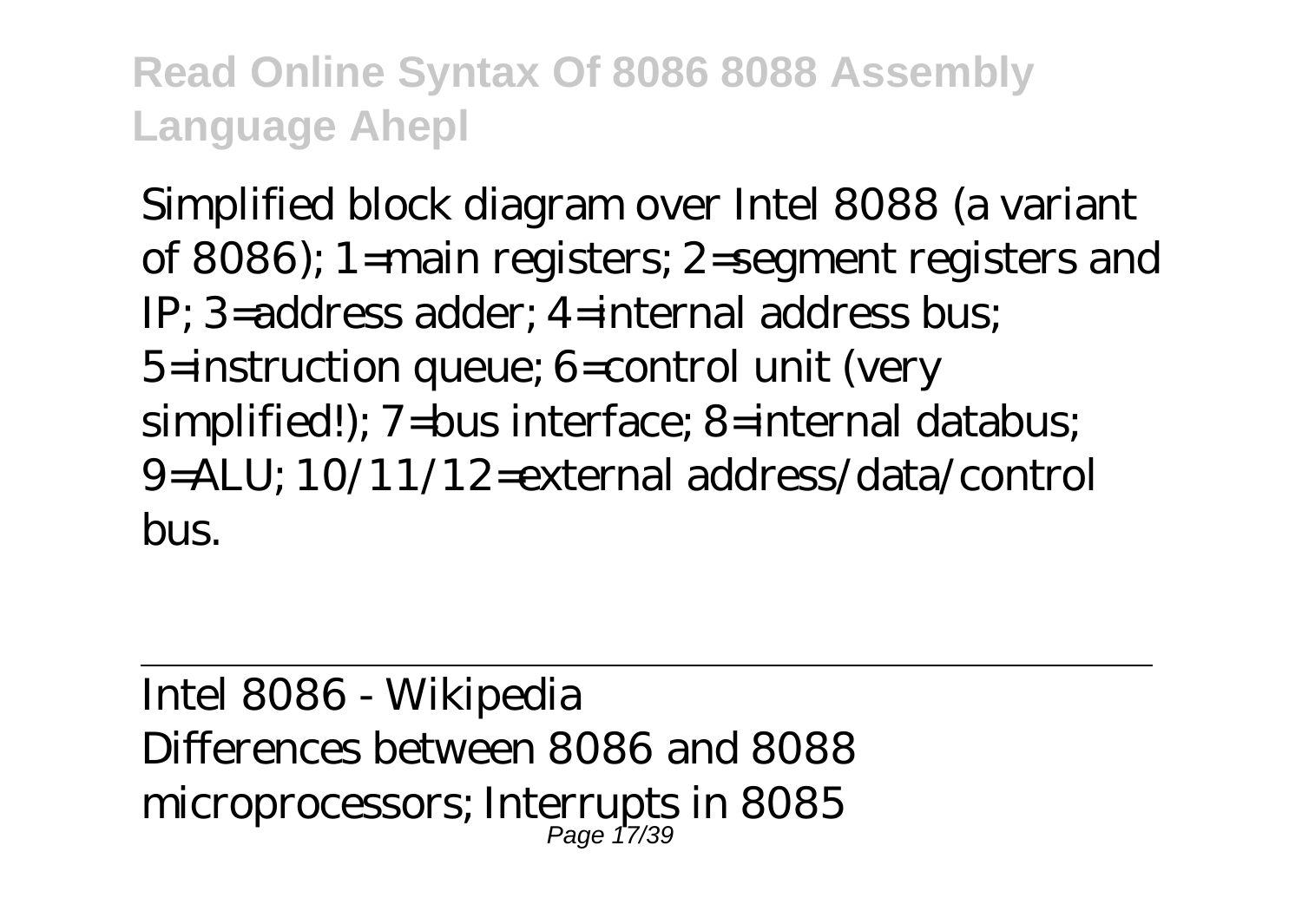microprocessor; Registers of 8085 microprocessor; Sakshi98. I like to do coding in C++C and java programming languages HTML and CSS always intersts me Sharing knowleged is the best way according to me to increase ones knwoledge.

Differences between 8085 and 8086

microprocessor ...

Increment the value of SI by 1. Add the contents of AL and [SI] Add 00 to AH with previous carry. Increment the value of SI by 1. Decrements the Page 18/39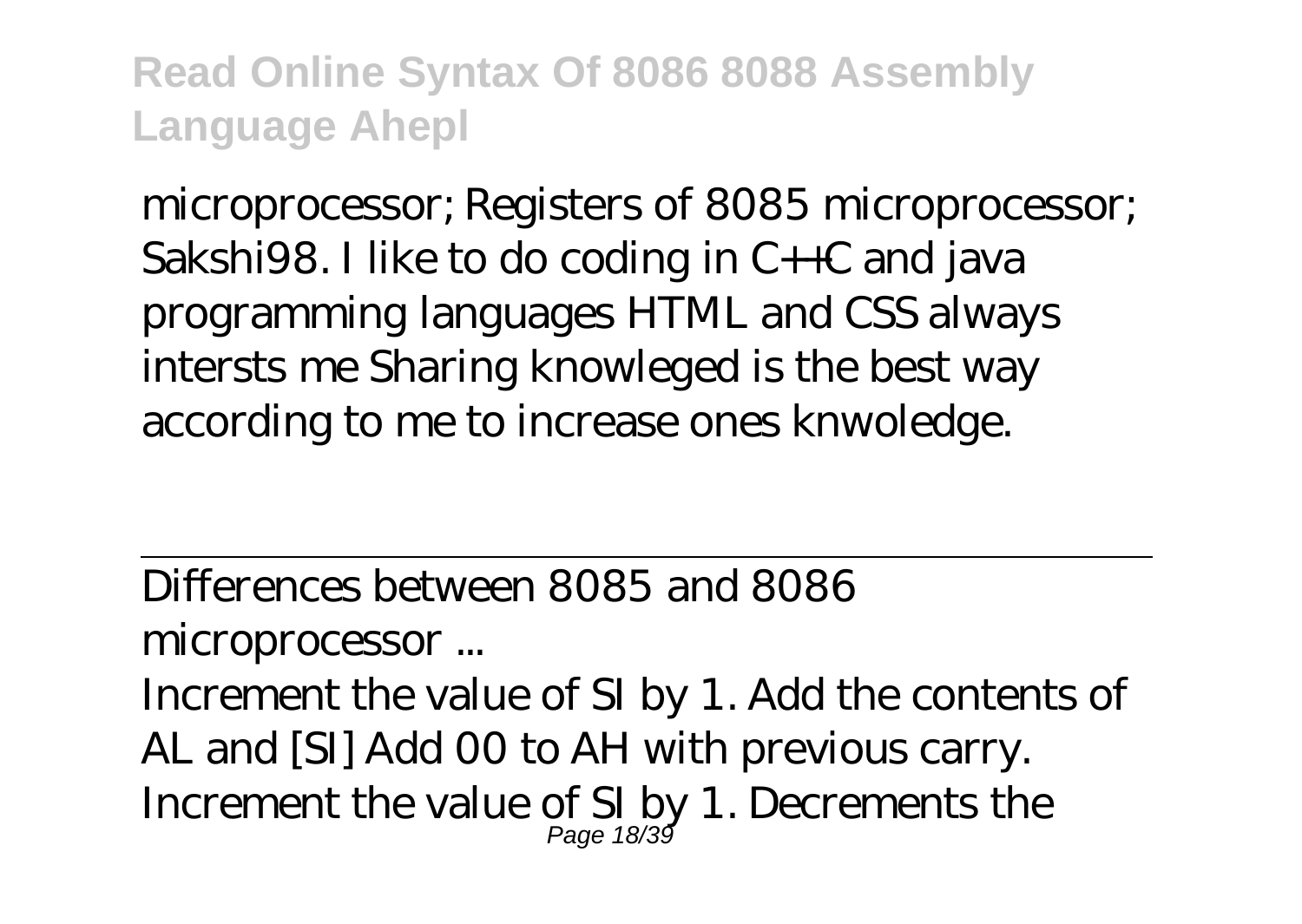value of CL by 1. If Zero Flag (ZF) is not set go to step 6 else go to step 11. Divide the contents of AX by BL. Move the contents of AX in [DI] Halt the program.

8086 program to find average of n numbers - Tutorialspoint.dev Assembly language is a low-level programming language for a computer or other programmable device specific to a particular computer architecture in contrast to most high-level programming Page 19/39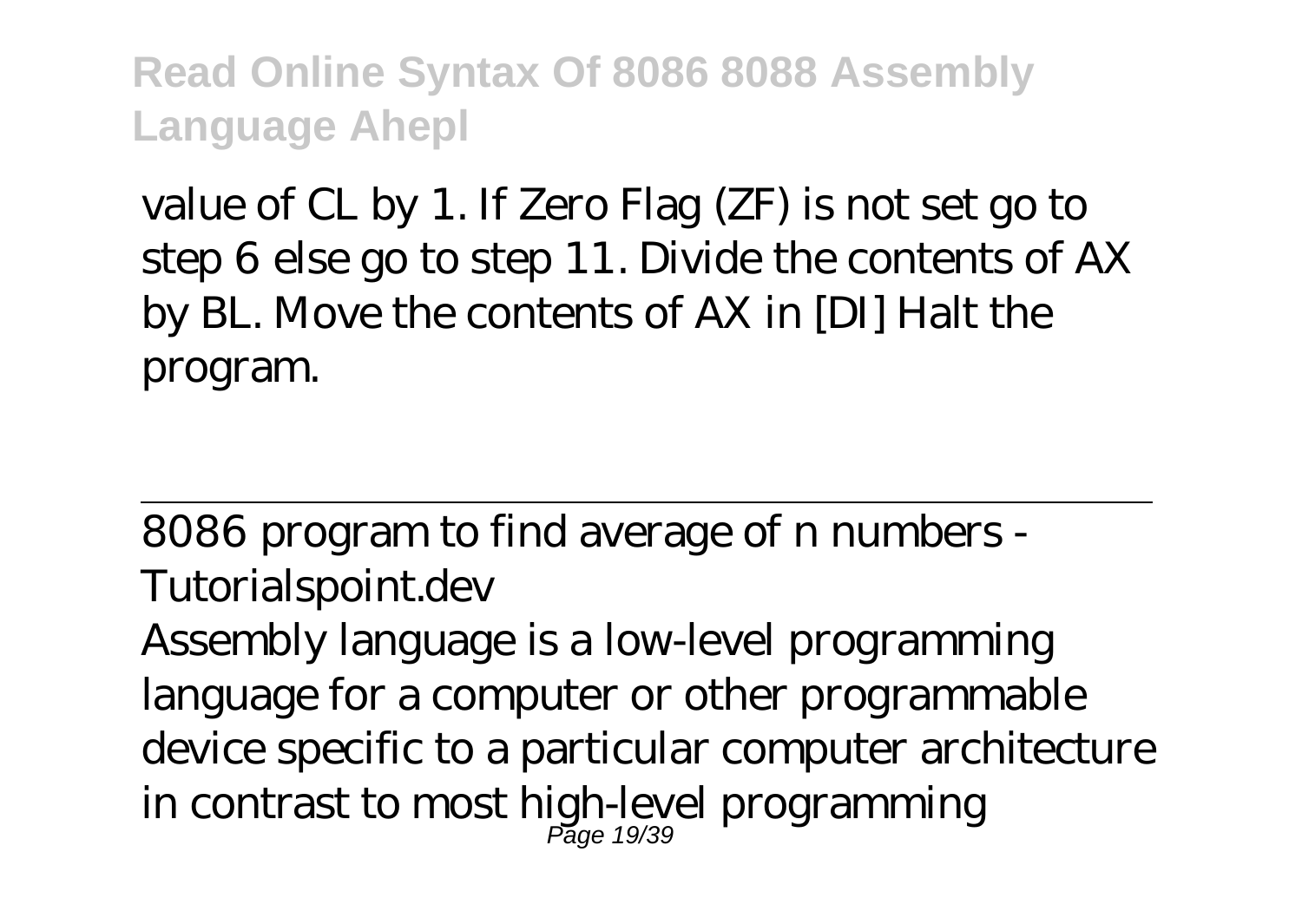languages, which are generally portable across multiple systems. Assembly language is converted into executable ...

**Programming in Assembly Language of 8086/8088 microprocessor. Learn 8086 (x86) Assembly Programming - Lesson1 : For absolute beginners!** *Instruction set of 8086* physical address calculation in 8086 | example | Assembly Language Programming Tutorial 8086 Arithmetic Instructions Page 20/39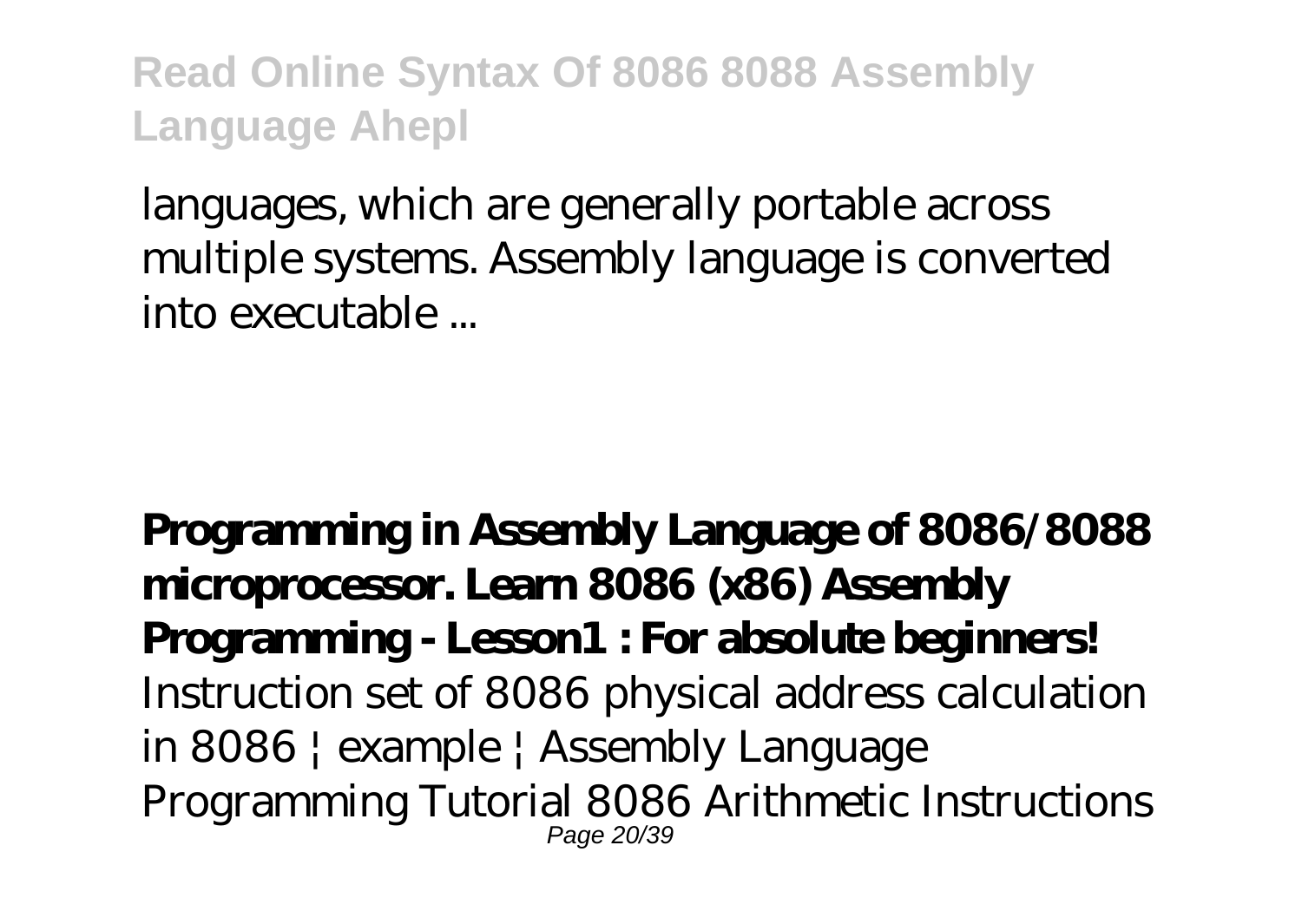| ADD, ADC etc | Bharat Acharya Education Assembler Directives for assembly language programming of 8086 Processor Logic Instructions  $8086$  Or  $8088$ ( $\longrightarrow$  Data Transfer Instructions in 8086 Microprocessor - Microprocessor Intro to x86 Assembly Language  $(Part 1)$ 

x86 Assembly: Hello World!**Comparing C to machine language** Writing a Function in Assembly: Intel x86 Att Assembly Stack Part 1 Assembly language and machine code - Gary explains! Addressing modes of 8086 Introduction to x86 Page 21/39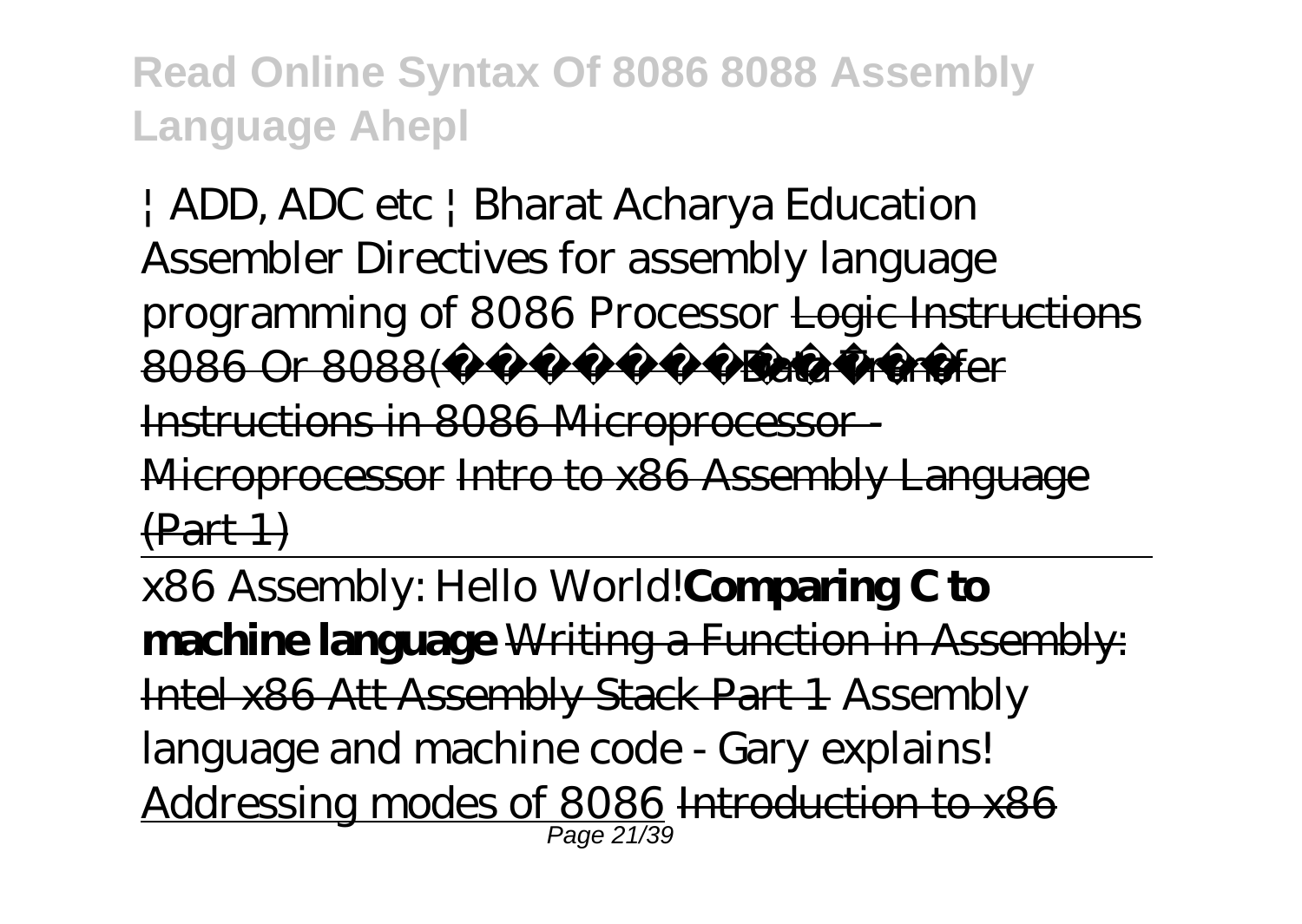Assembly (DOS) *x86 Assembly Language - User Input and Custom Functions* **x86 Assembly, Video 1: Move operations** *String Reverse 8086* Modern x64 Assembly 1: Beginning Assembly Programming Intro to Stack | Push | Pop in 8086 Assembly Language with examples Assembly to Machine Code Conversion in 8086 (Lecture 17) *INSTRUCTION SET OF 8086/8088 MICROPROCESSOR PART 1 Assembly Language Programming (Lecture 12)* Assembly programming Tutorial Instruction Groups, Intel iPAX 88 Processor Architecture, Intel 8088. 8086 Assembly Language For Beginners || Part 09 Page 22/39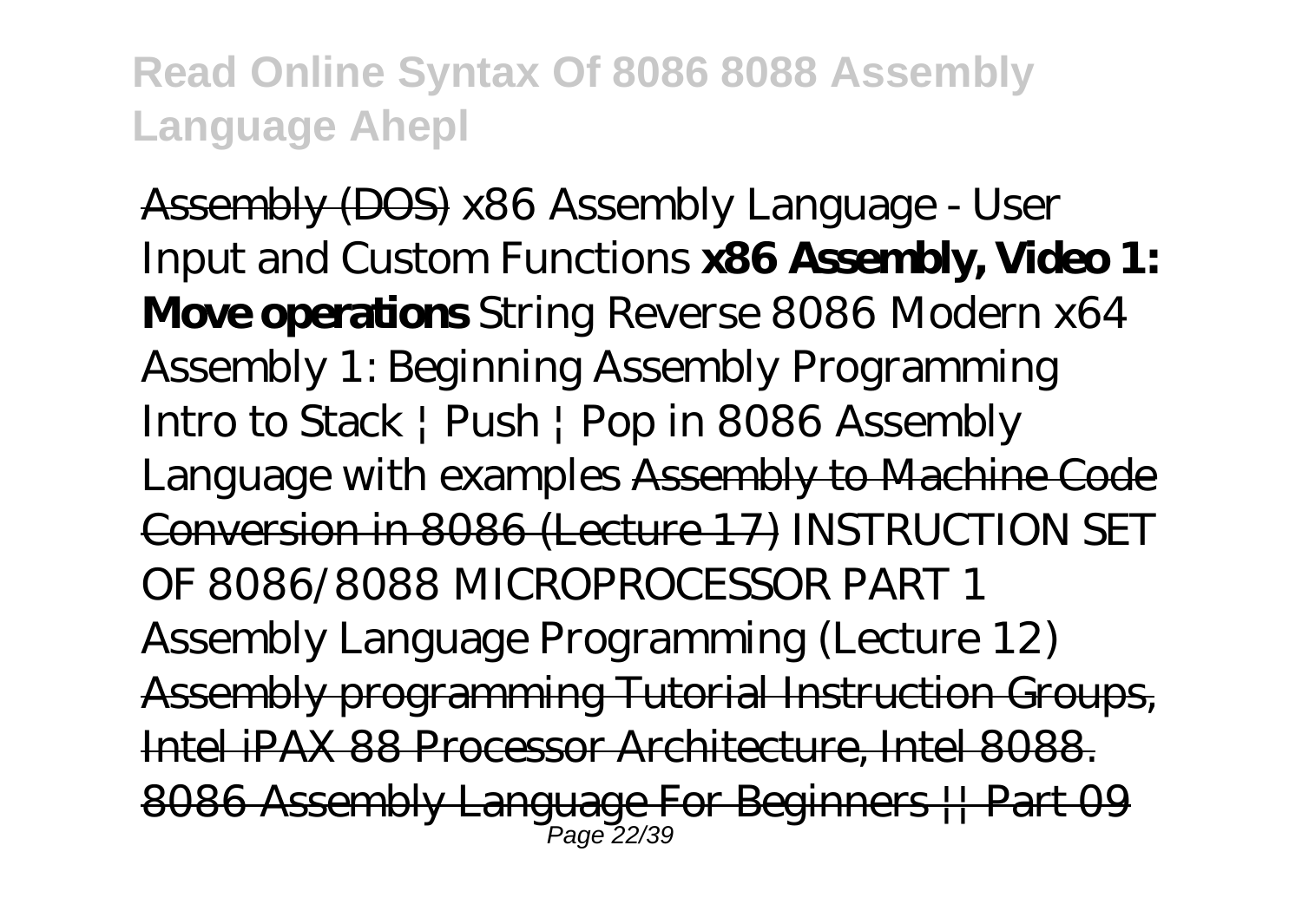**H** Program Control Flow Instructions in 8086 8086 Assembly Language Tutorial For Absolute Beginners || Part 01 - Introduction

Syntax Of 8086 8088 Assembly The 8086/8088 Assembly language has a number of operators. An operator acts on an operand or operands to produce a value at assembly time. Examples are:  $+$ ,  $-$ ,  $*$ ,  $/$ , DUP, and OFFSET. Comments: A semicolon starts a comment. A comment may follow a statement or it may be on a separate line.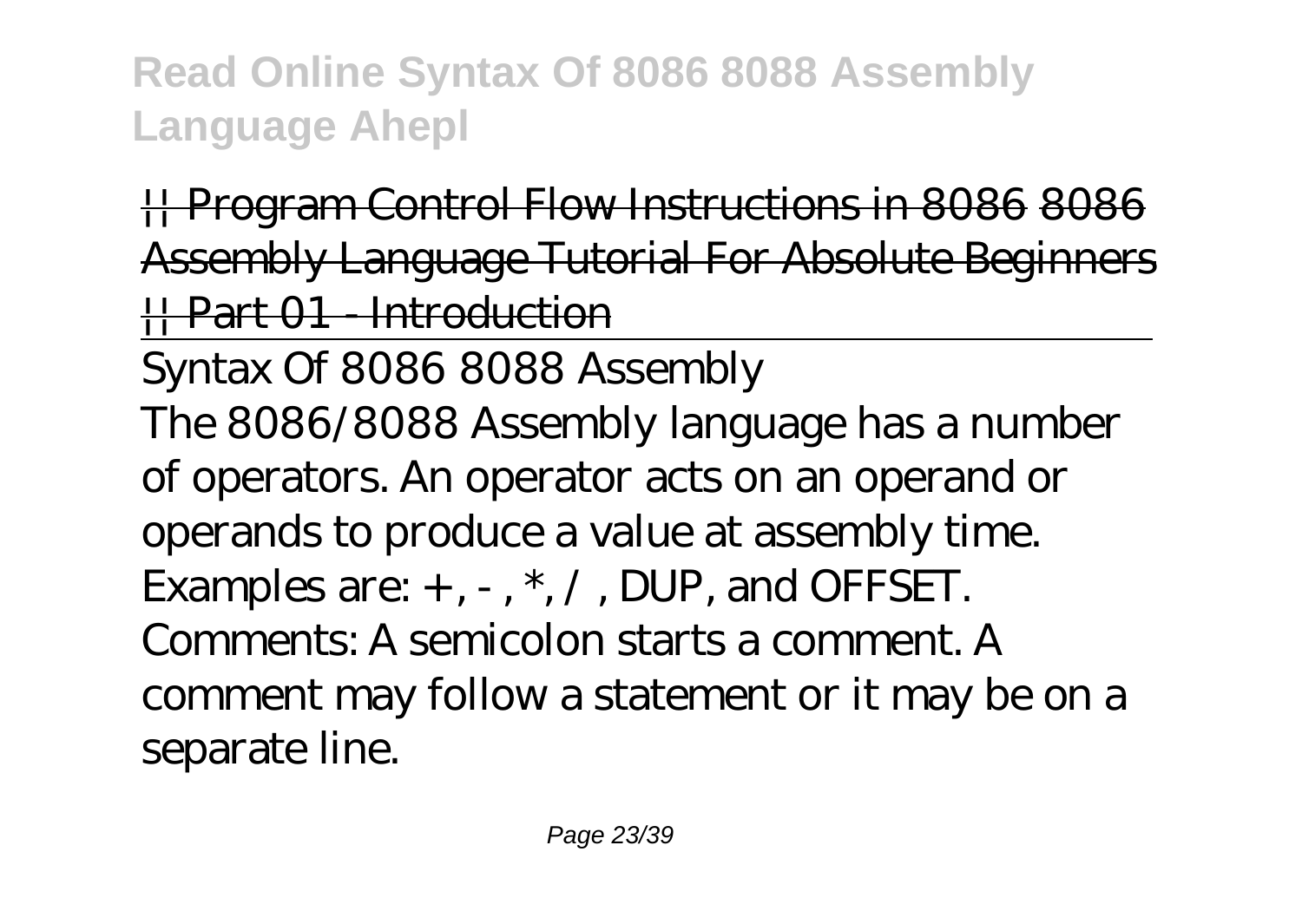SYNTAX OF 8086/8088 ASSEMBLY LANGUAGE Read Free Syntax Of 8086 8088 Assembly Language Ahepl This manual describes the assembly language format, and how to write assembly language programs for the Intel 8080 microprocessor. Detailed information on the operation of specific assemblers is available in the Operator's Manual and Installation Guide for each specific assembler. Rev. B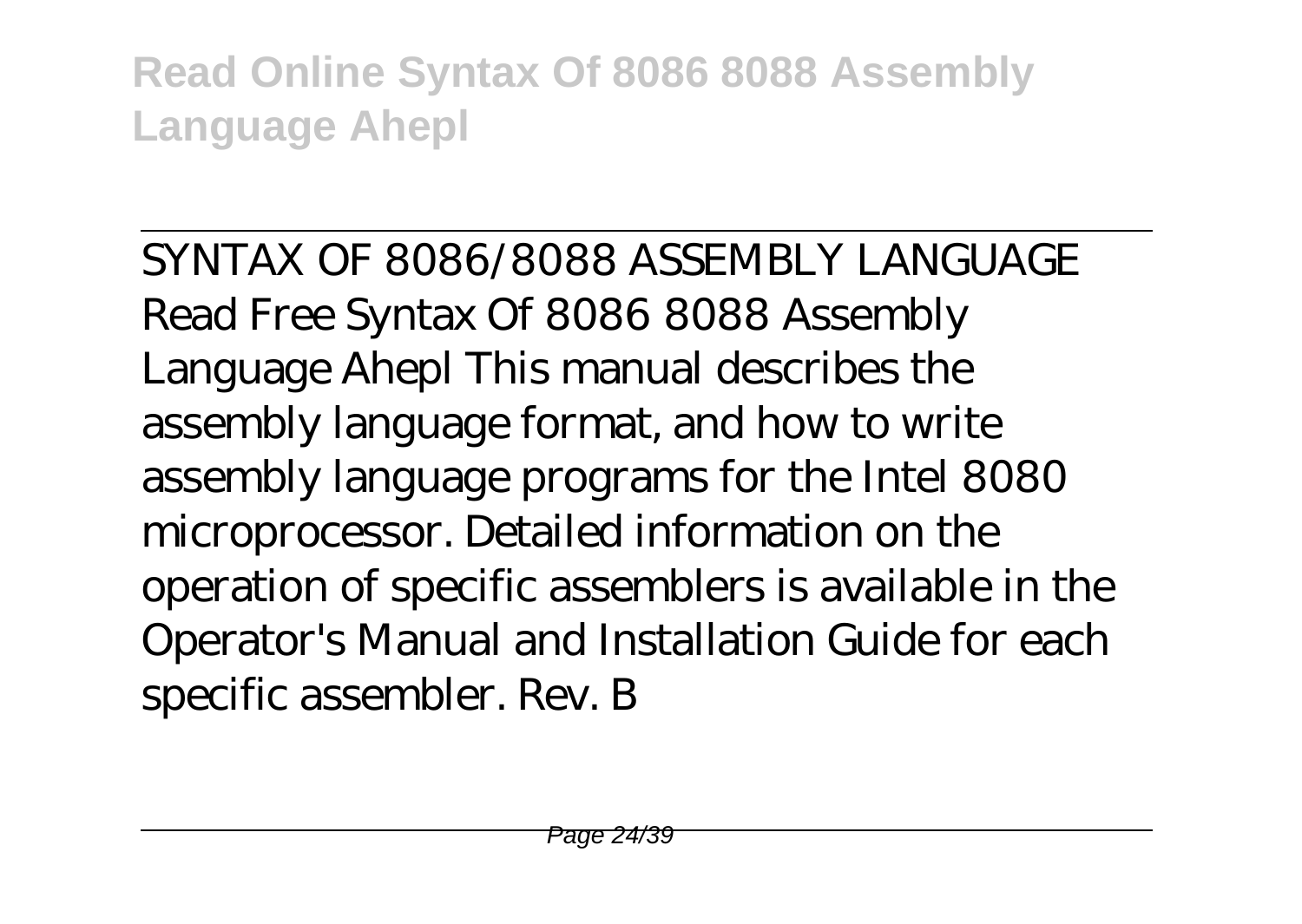Syntax Of 8086 8088 Assembly Language Ahepl We will also provide an assembly program examples of each divide instruction. In this series on 8086 microprocessor tutorials, we previously discussed; 8086 Microprocessor Addressing Modes, 8086 Data Transfer Instructions, 8086 Integer Arithmetic Instructions, 8086 Integer Multiplication Instructions. 8086 Microprocessor Division **Instructions** 

8086 Integer Division Instructions Explained with Page 25/39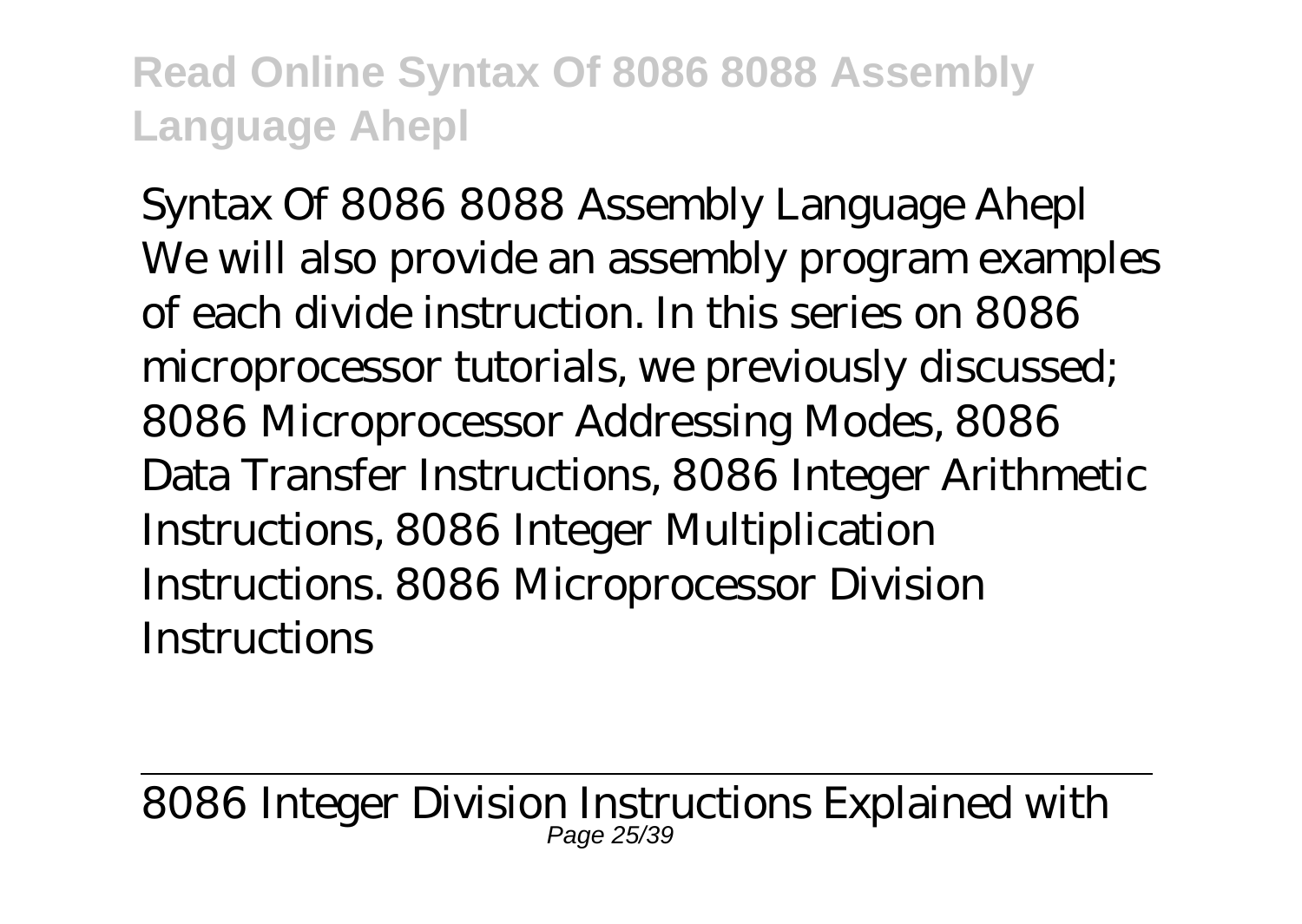Assembly ...

This blog is about assembly language programming for 8086/8088 processor. We 'll explain theoretical concepts and share assembly language examples for better understanding. Monday, 13 November 2017. ... Following is an example to access memory locations using si, bx and di registers.

Assembly Language programming for 8086/8088: Arrays ... 8086 Microprocessor Assembly Comparison Page 26/39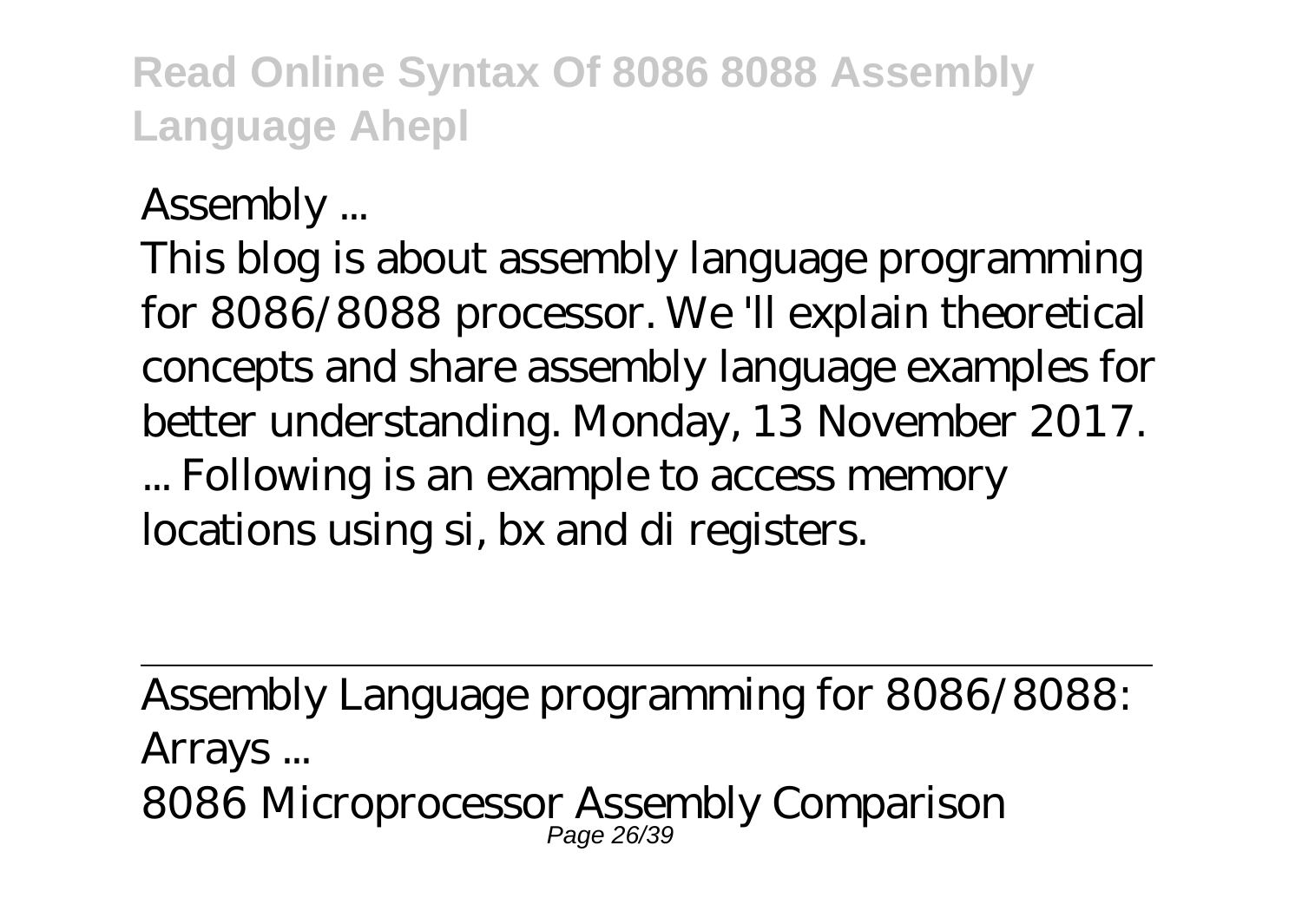Example . The code below compares two numbers and print if number 1 is equal, greater or less than number 2. This code is implemented using three conditional branches which are JE, JB and JA. Assembly Code. JA/JNBE will check the CF and ZF flags. If both are 0, then the IP will jump to the target address.

8086 Conditional Branch Instructions - Assembly Examples Assembly Language programming for 8086/8088 Page 27/39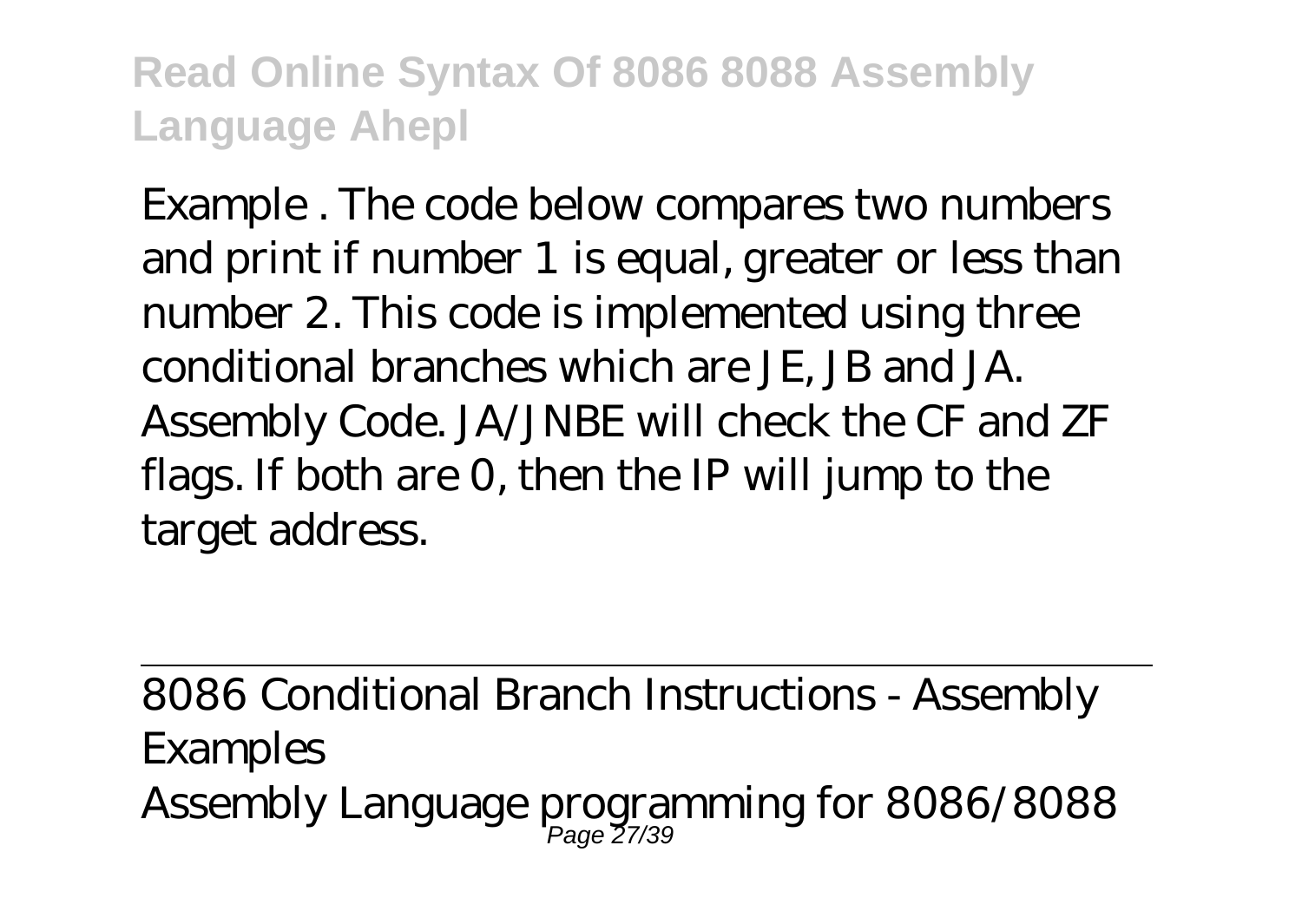This blog is about assembly language programming for 8086/8088 processor. We 'll explain theoretical concepts and share assembly language examples for better understanding.

Assembly Language programming for 8086/8088: Flag register ...

The assembly level programming 8086 code must be written in upper case letters. The labels must be followed by a colon, for example: label: All labels and symbols must begin with a letter. All comments Page 28/39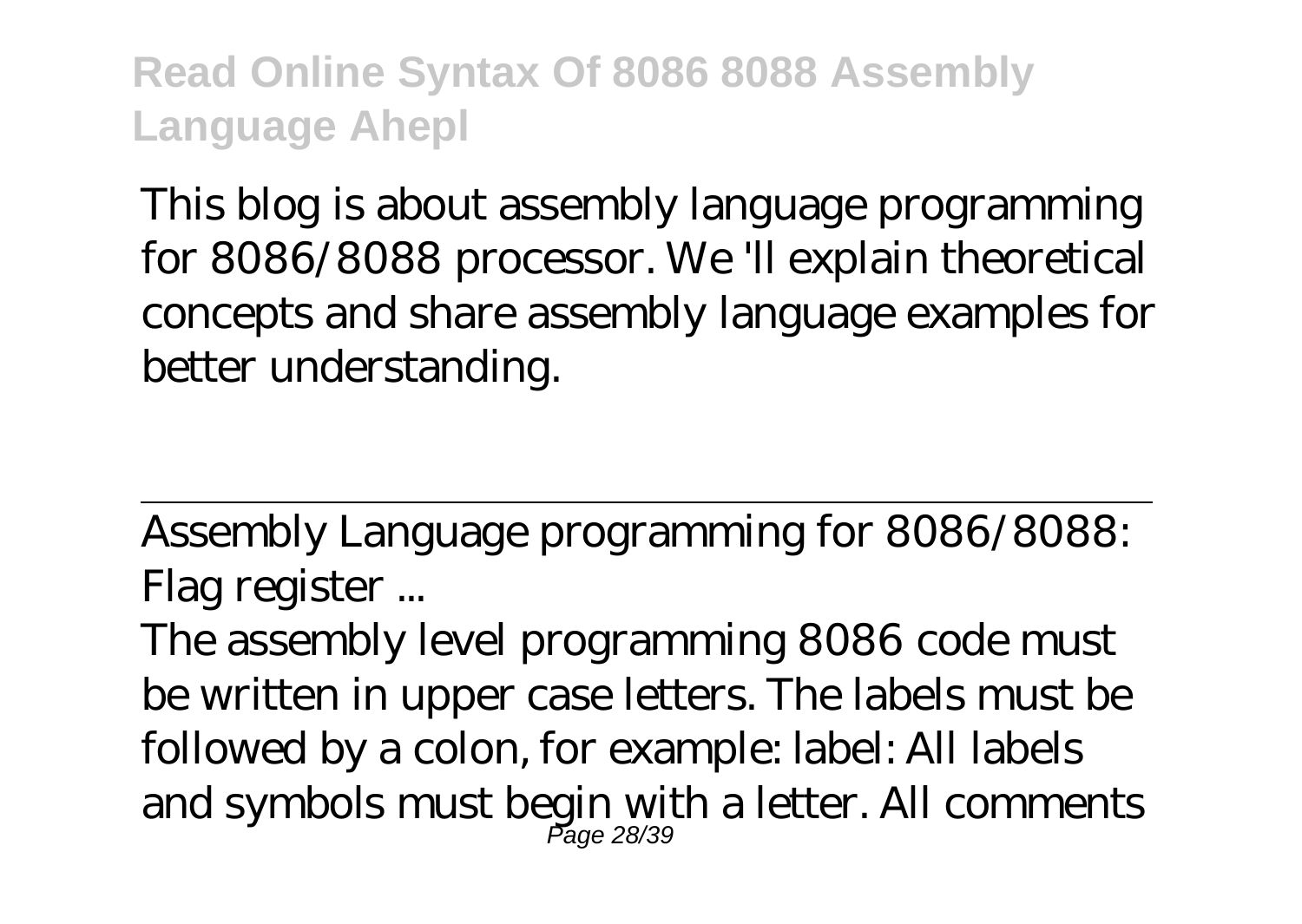### are typed in lower case. The last line of the program must be ended with the END directive.

Know Assembly Language Programming of 8086 x86 Assembly Language is a family of backwardcompatible assembly languages, which provide some level of compatibility all the way back to the Intel 8008 introduced in April 1972. x86 assembly languages are used to produce object code for the x86 class of processors. Like all assembly languages, it uses short mnemonics to represent the Page 29/39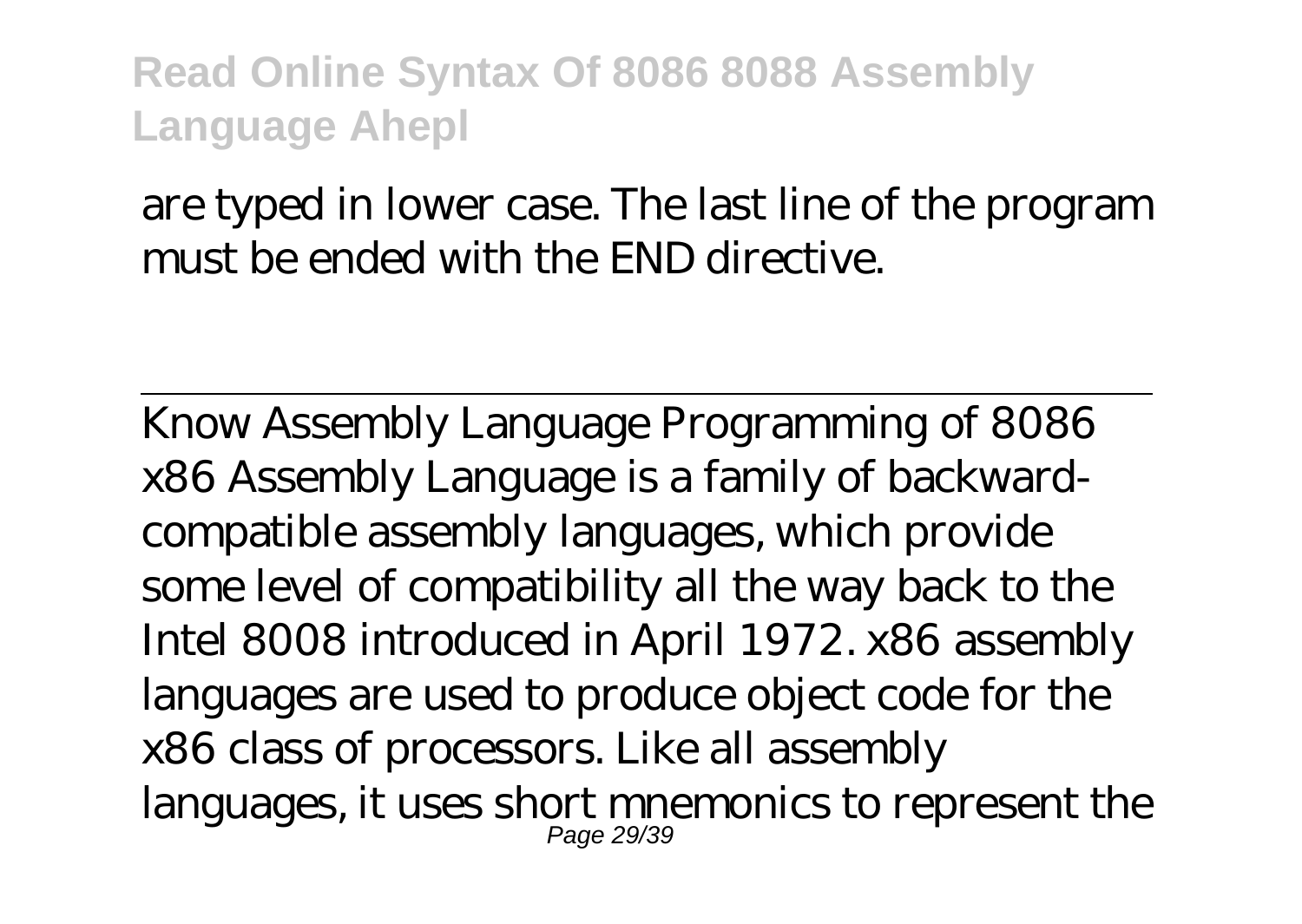fundamental instructions that the CPU in a computer can understand and follow. Compilers sometimes produce assembly code as an intermediate step when translating

x86 assembly language - Wikipedia Workings of Intel's 8086 & 8088 Microprocessor. Applications for Both Professional & Amateur Alike. Assembly language programming for the IBM Personal Computer , David J. Bradley, 1984, Computers, 340 pages. Teaches Assembly Language Page 30/39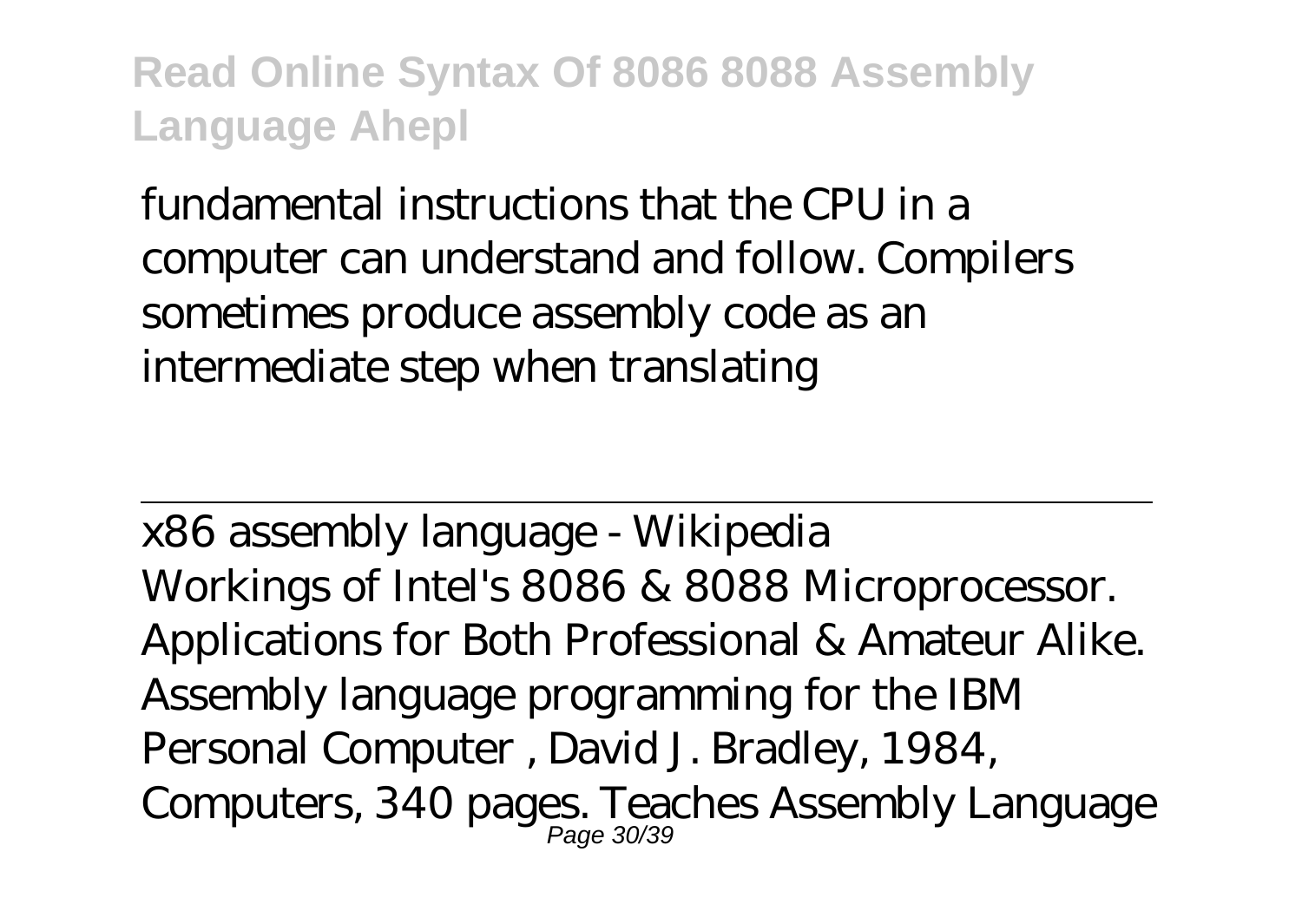## Programs for the IBM-PC as well as the Principles of Computer Operations.

IBM PC/8088 Assembly Language Programming, 1985, 433 pages ...

Access Free Syntax Of 8086 8088 Assembly Language Ahepl Syntax Of 8086 8088 Assembly Language Ahepl. stamp album lovers, past you craving a supplementary scrap book to read, locate the syntax of 8086 8088 assembly language ahepl here. Never distress not to find what you need. Is Page 31/39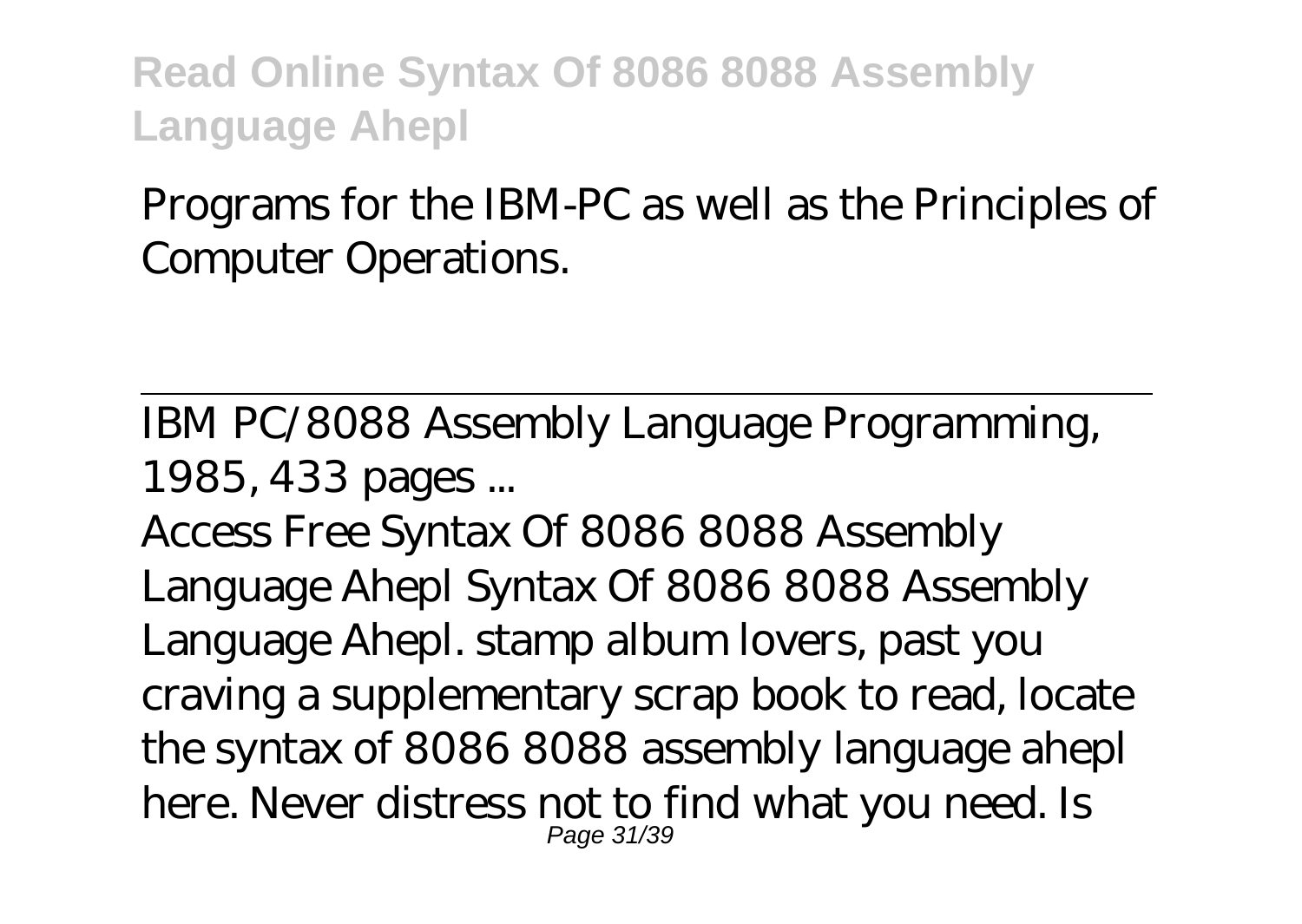the PDF your needed photograph album now?

Syntax Of 8086 8088 Assembly Language Ahepl JUNE 12TH, 2018 - README MD ASSEMBLY LANGUAGE PROGRAMMING ASSEMBLY LANGUAGE PROGRAMMING EXAMPLE 8086 ASSEMBLY BASIC CODES 3 / 8. SOME PROBLEM SOLVING WITH ASSEMBLY''Introduction to 8088 Assembly Language June 14th, 2018 - Introduction to Microprocessors For example the C so it would be helpful for you to be introduced to the Page 32/39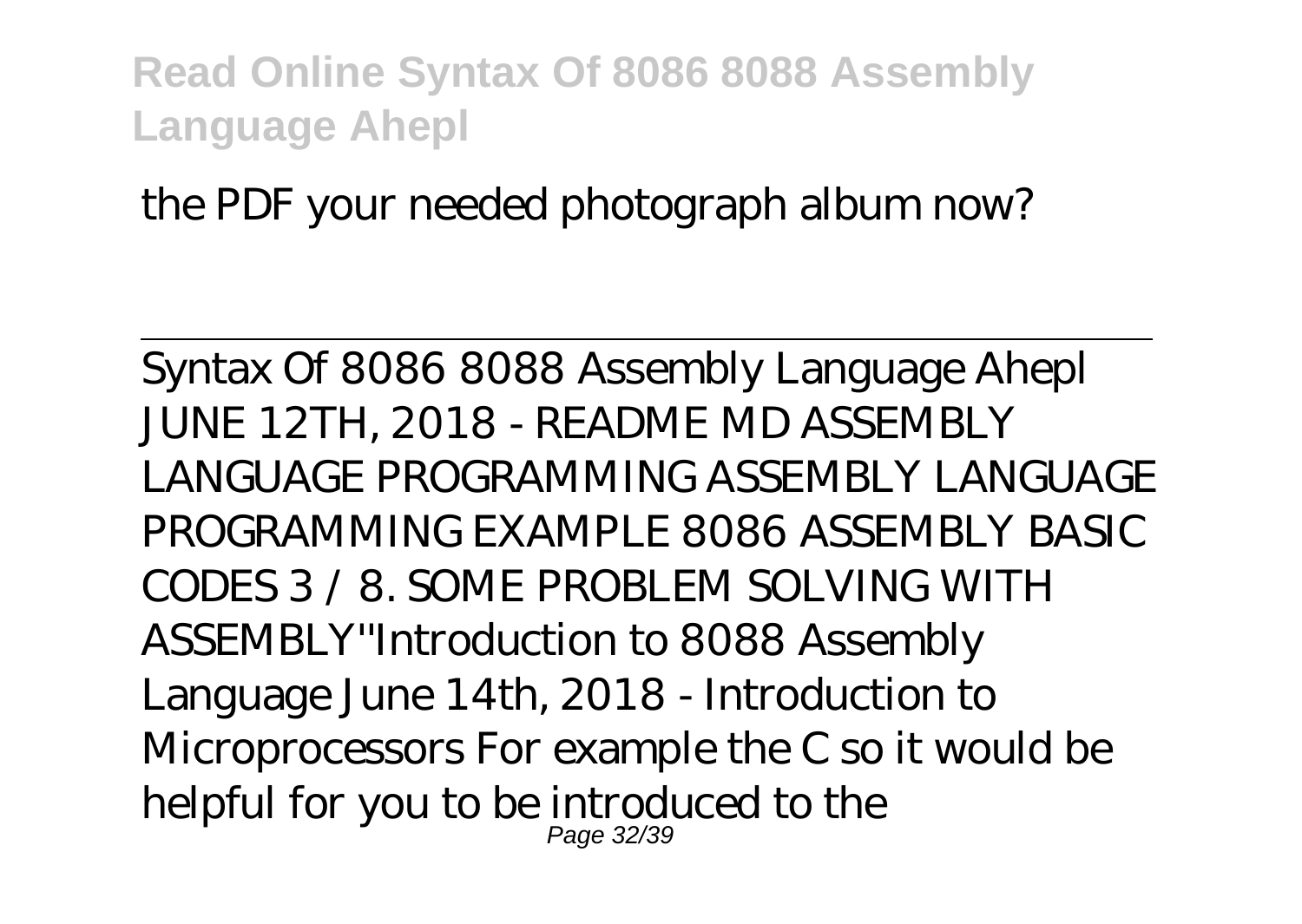Assembly Language Programming 8086 Examples There is only support for 8086/8088 processors, and only are implemented the following directives: %ifdef %ifndef %if %else %endif %include incline times use16 cpu 8086 equ db dw The following operators are implemented: | Binary OR ^ Binary XOR & Binary AND << Shift to left >> Shift to right + Addition - Subtraction \* Multiplication / Division (unsigned 16-bit) % Modulo operator (expr) Parenthesis - Unary negation The following Page 33/39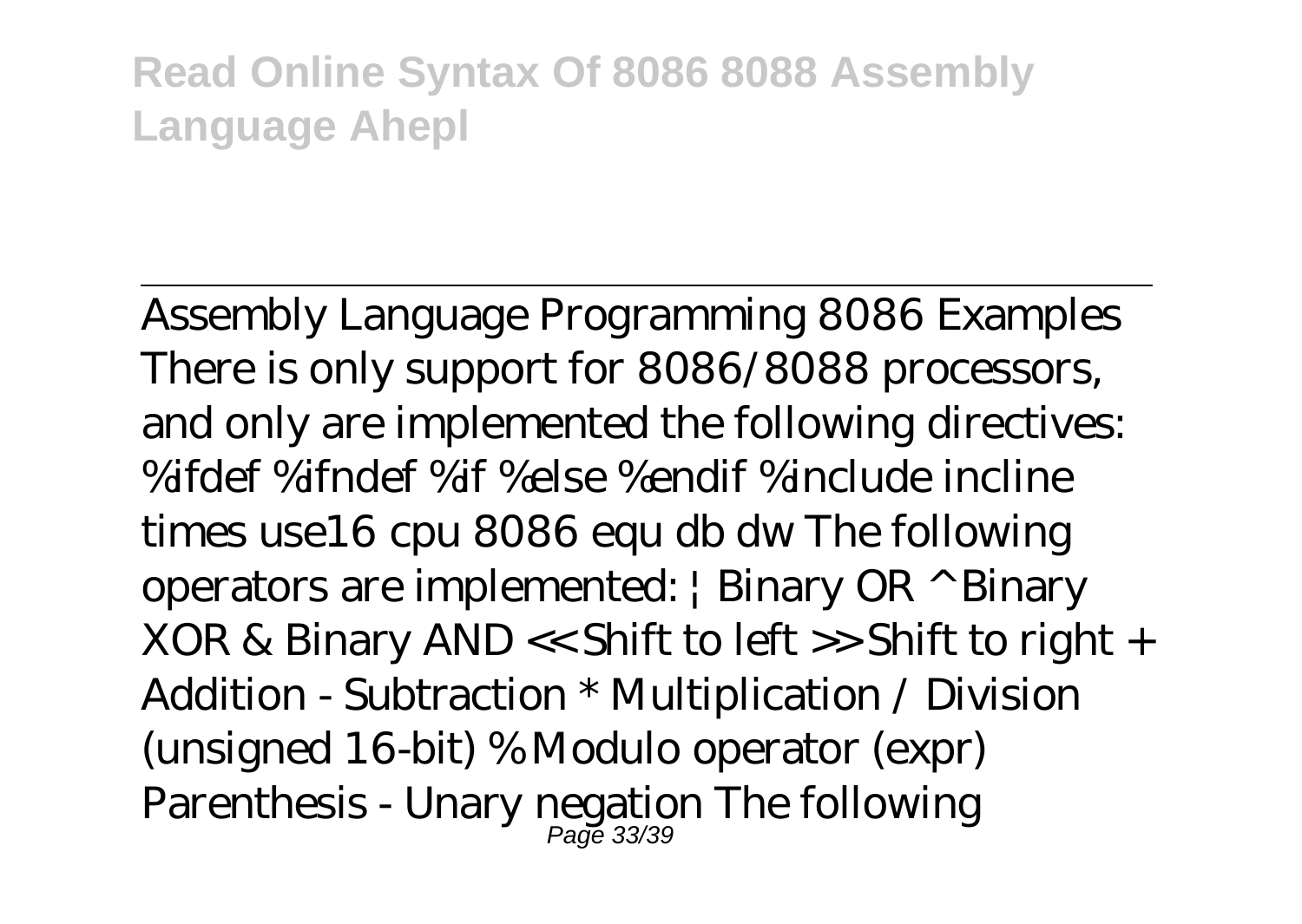numbers are implemented: 0b0000\_0100 Binary, you can use ...

GitHub - nanochess/tinyasm: Tiny assembler for 8086/8088 ...

Microprocessor - 8086 Instruction Sets. Advertisements. Previous Page. Next Page . The 8086 microprocessor supports 8 types of instructions − ...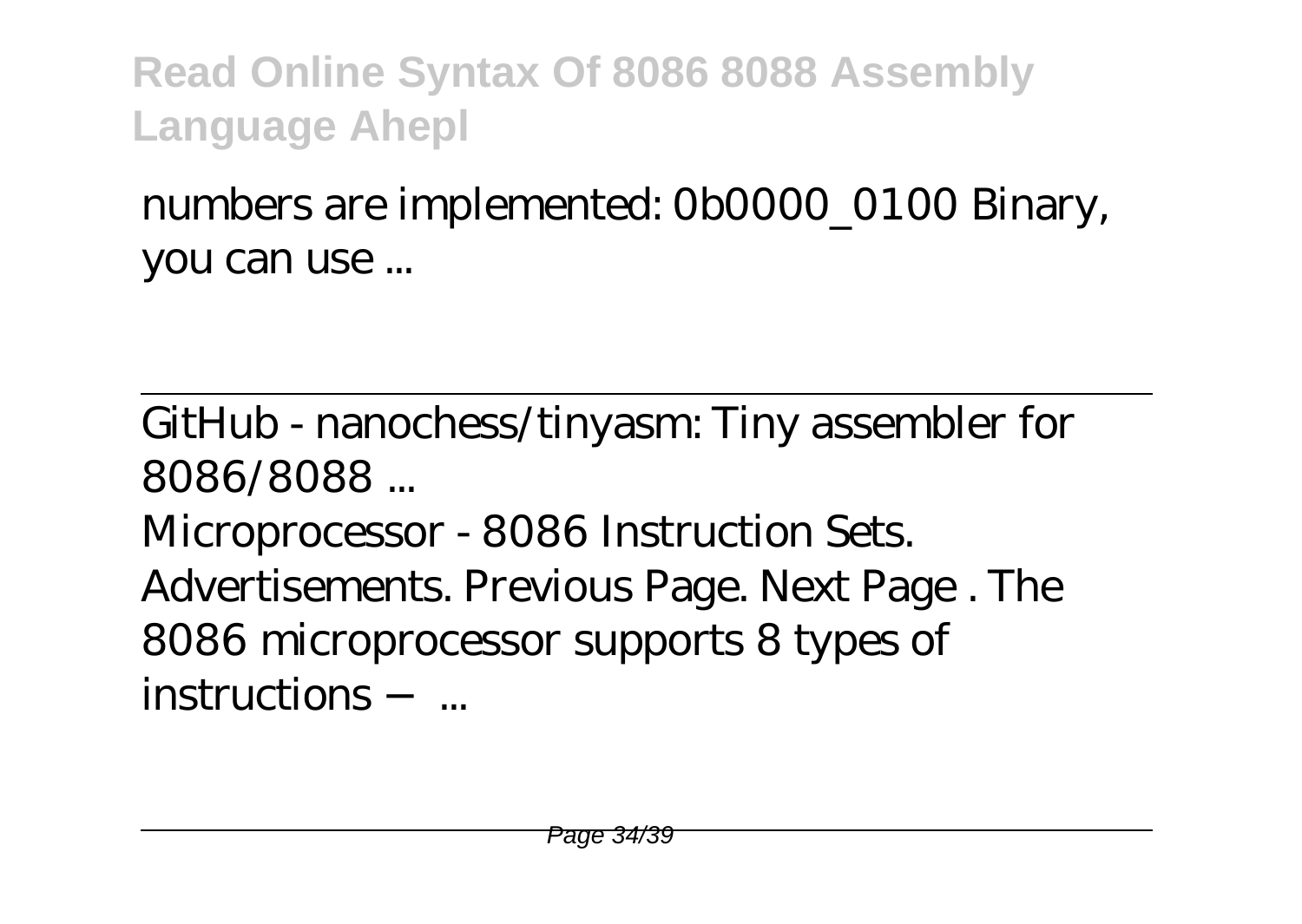# Microprocessor - 8086 Instruction Sets - **Tutorialspoint**

Rotate Instruction in 8086 with example; String Instruction in 8086; Modular Programming in 8086 Microprocessor; Interrupt Structure of 8086; 8086 Interrupt Types; Interrupt Priority in 8086; 8086 Microprocessor Pin Diagram and 8088 Pin Diagram; Minimum Mode Configuration of 8086; Maximum Mode Configuration of 8086; Memory Addressing Modes of 8086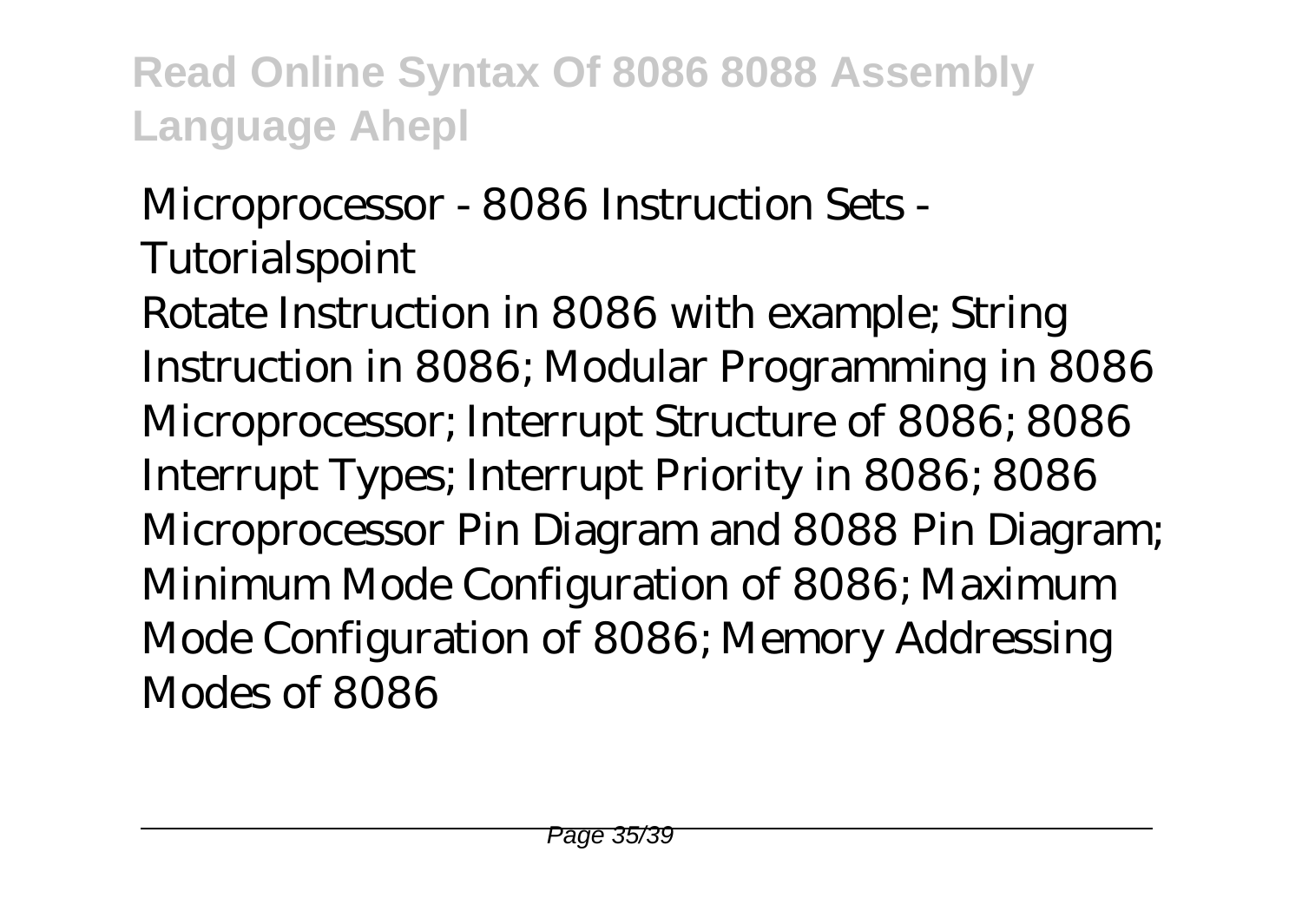Shift Instructions in 8086 - FFFCI IIDF COM Simplified block diagram over Intel 8088 (a variant of 8086); 1=main registers; 2=segment registers and IP; 3=address adder; 4=internal address bus; 5=instruction queue; 6=control unit (very simplified!); 7=bus interface; 8=internal databus; 9=ALU; 10/11/12=external address/data/control bus.

Intel 8086 - Wikipedia Differences between 8086 and 8088 Page 36/39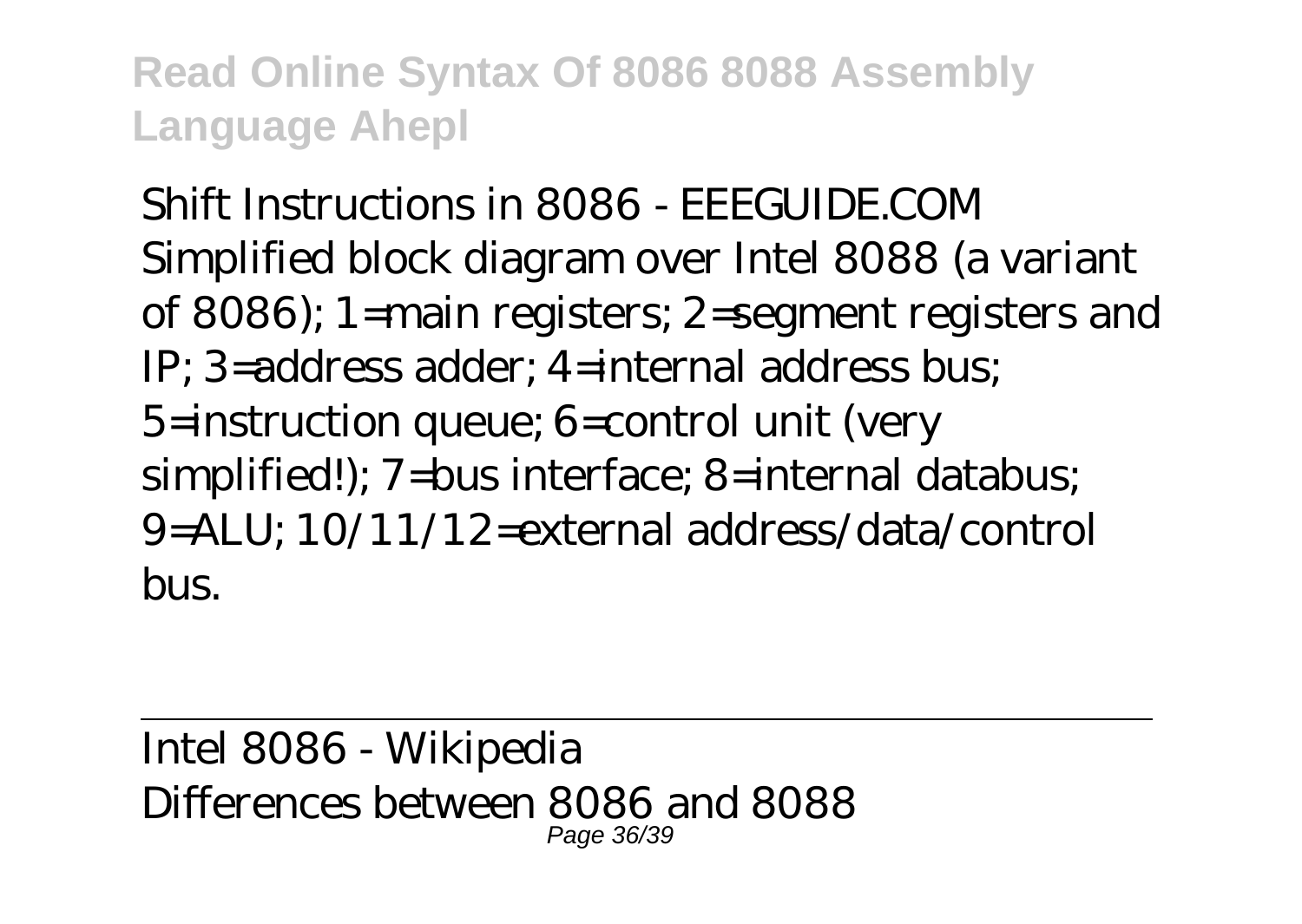microprocessors; Interrupts in 8085 microprocessor; Registers of 8085 microprocessor; Sakshi98. I like to do coding in C++C and java programming languages HTML and CSS always intersts me Sharing knowleged is the best way according to me to increase ones knwoledge.

Differences between 8085 and 8086 microprocessor ...

Increment the value of SI by 1. Add the contents of AL and [SI] Add 00 to AH with previous carry. Page 37/39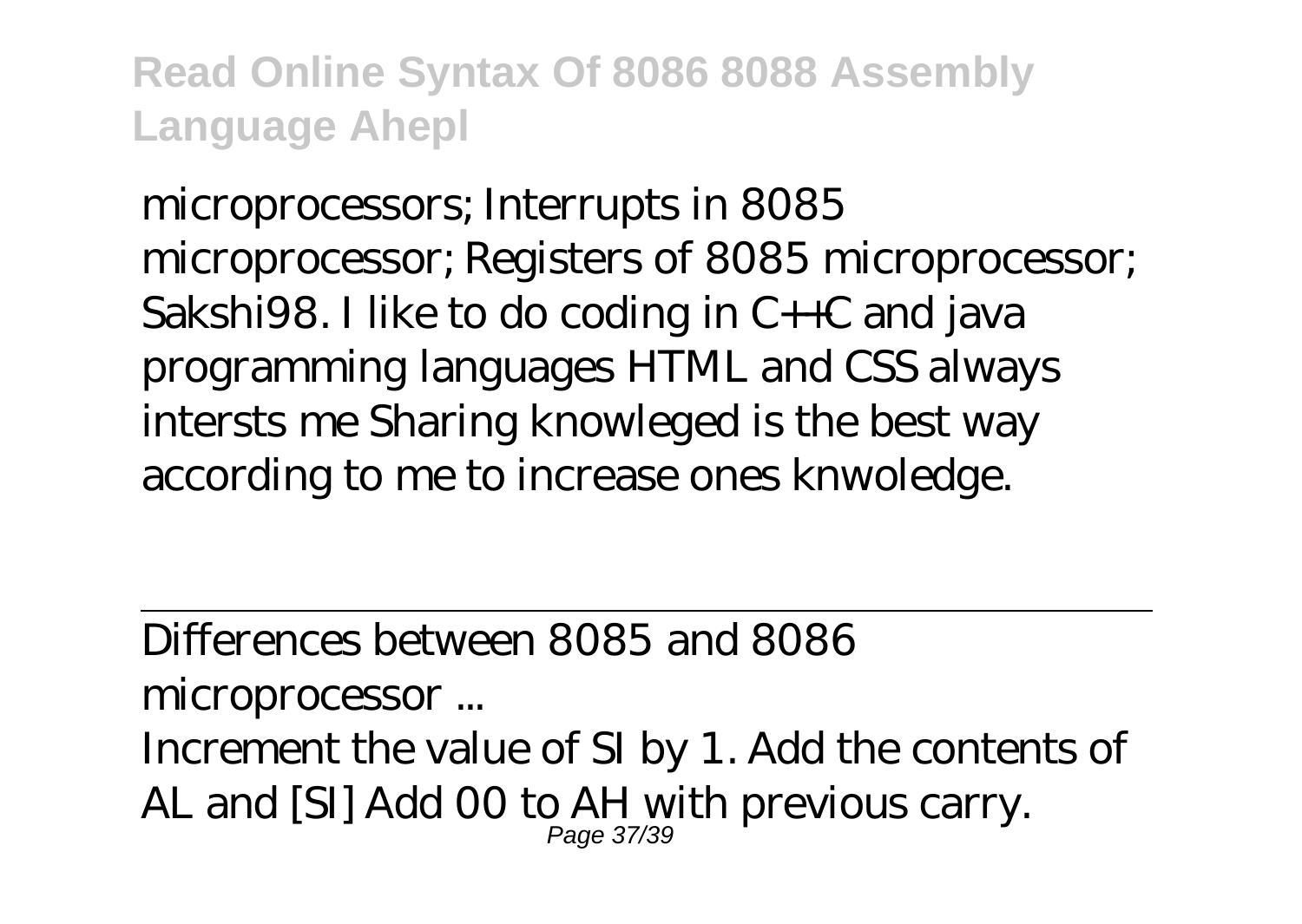Increment the value of SI by 1. Decrements the value of CL by 1. If Zero Flag (ZF) is not set go to step 6 else go to step 11. Divide the contents of AX by BL. Move the contents of AX in [DI] Halt the program.

8086 program to find average of n numbers - Tutorialspoint.dev Assembly language is a low-level programming language for a computer or other programmable device specific to a particular computer architecture Page 38/39